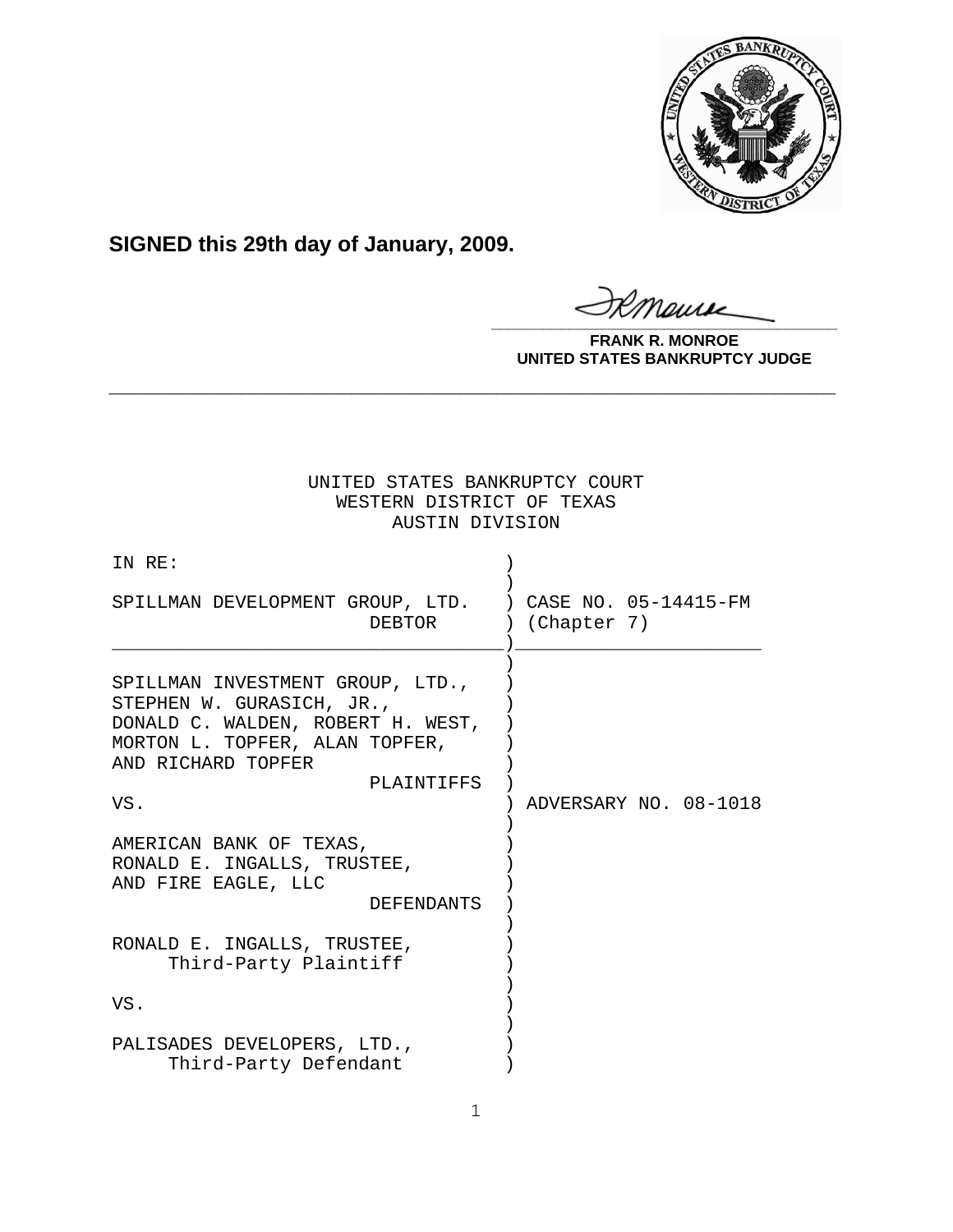#### **MEMORANDUM OPINION**

Plaintiffs filed their Motion for Summary Judgment against Defendants on November 3, 2008. Defendant, Fire Eagle, LLC, filed its Motion for Summary Judgment on December 2, 2008. Both Motions require a determination of the legal effect of Fire Eagle's credit bid purchase of assets of Debtor, Spillman Development Group, Ltd., in a §363 sale conducted by this Court. As such, this Court has jurisdiction of this proceeding pursuant to 28 U.S.C. §1334(a) and (b), 28 U.S.C. §157(a) and (b)(1), 28 U.S.C. §151 and the Standing Order of Reference of all bankruptcy related matters by the United States District Court, Western District of Texas. Although this proceeding involves claims of third parties against Fire Eagle, this is a core proceeding as the claims are dependent upon interpretation of rights created in bankruptcy specifically those rights associated with §363 of the Bankruptcy Code. *In re Stonebridge Technologies, Inc.,* 430 F.3d 260 (5<sup>th</sup> Cir. 2005).<sup>1</sup> This Memorandum Opinion is being issued in accordance with Bankruptcy Rule 7056 as a statement regarding material facts not in genuine dispute and conclusions of law based thereon.

 $1$  See Memorandum Opinion and Order of this Court in this proceeding entered September 2, 2008 finding this matter to be a core proceeding and holding that this Court has subject matter jurisdiction.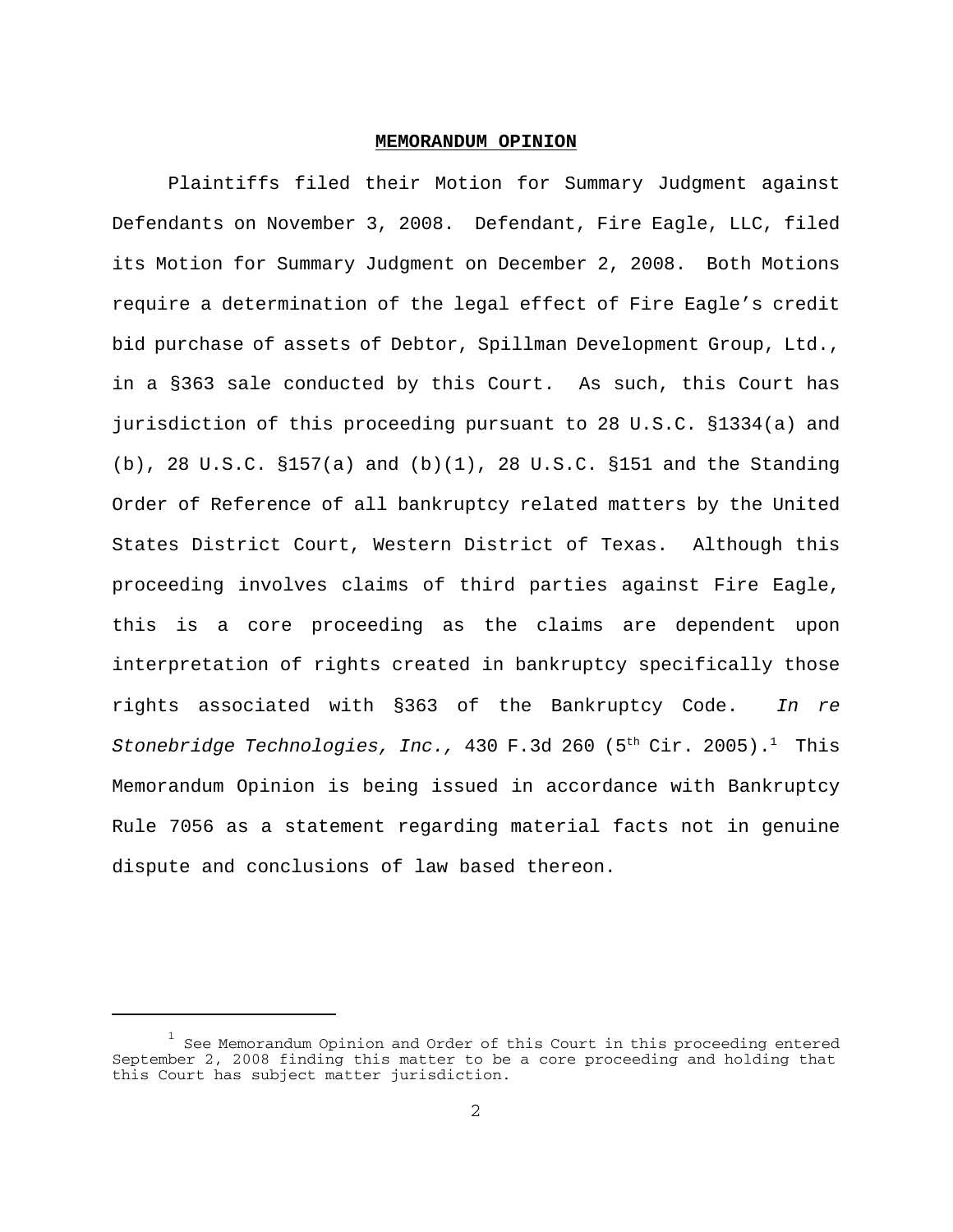#### **Background**

The Plaintiffs instituted this adversary proceeding seeking a determination of the legal effect of a sale of certain of the Debtor's estate's assets in open court pursuant to Final Order of this Court entered in the primary case in which this adversary pends. Specifically, Plaintiffs seek a determination as to the extent to which, if any, certain guarantees of the individual Plaintiffs and a certificate of deposit pledged by Spillman Investment Group, Ltd. still secure the first lien indebtedness which was also secured by the assets so sold. This debt was held on the Petition Date by American Bank of Texas, but as of the date of the sale, November 30, 2006, it had been purchased by and transferred to Fire Eagle LLC, the holder of the second lien indebtedness against the assets sold.

Plaintiff Spillman Investment Group, Ltd. alleges it had pledged a certificate of deposit in the amount of \$1,200,000.00 to American Bank of Texas as collateral for the first lien debt and seeks a ruling by this Court that the effect of Fire Eagle LLC's \$9.3 million credit bid was to fully pay the first lien indebtedness it had purchased from American Bank of Texas and that the certificate of deposit it had placed as security for that debt should now be released back to it.

Plaintiffs Gurasich, Walden, West, and the three Topfers allege they were guarantors of the first lien debt which Fire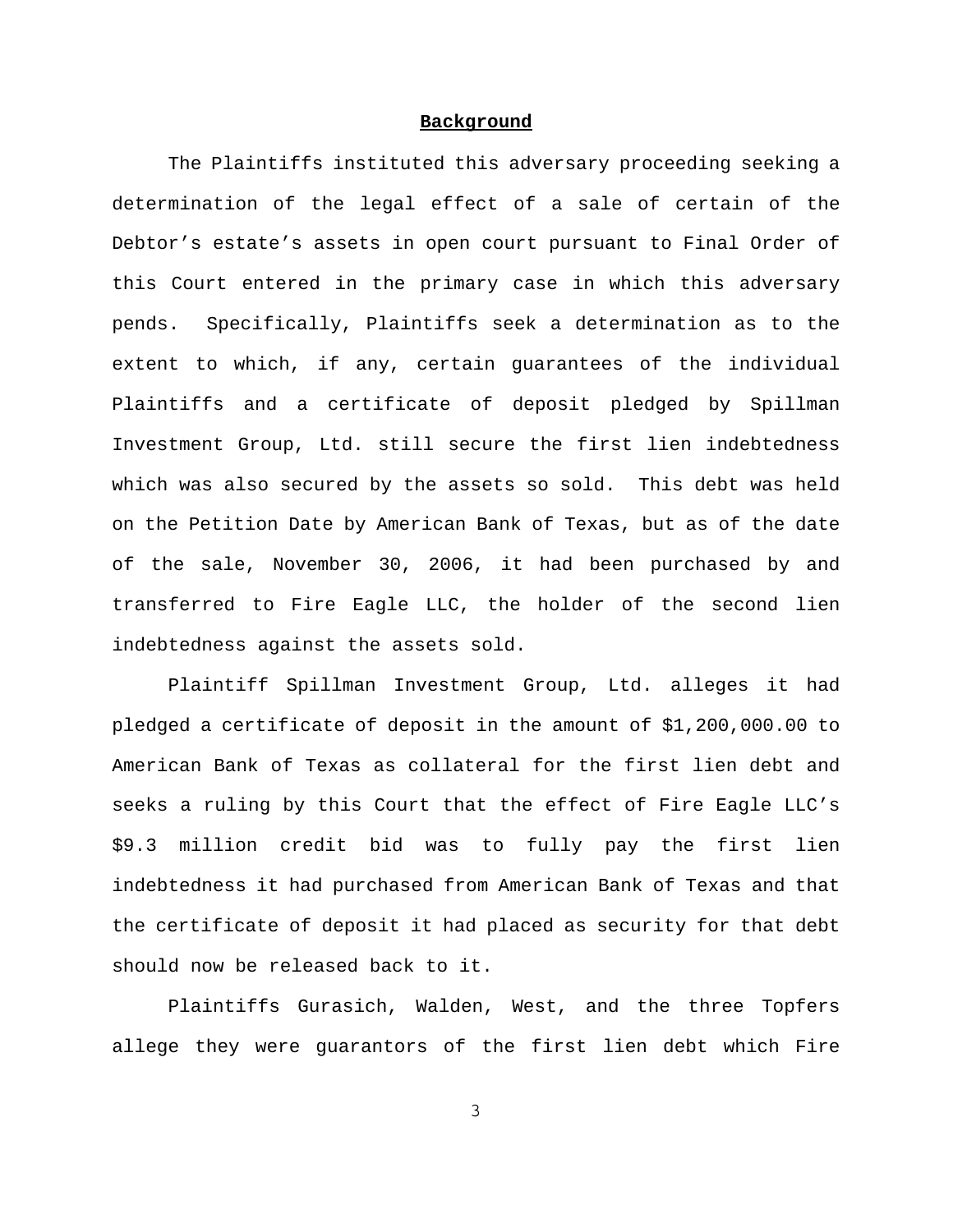Eagle, LLC bought from American Bank of Texas and seek a ruling that the legal effect of the credit bid sale to Fire Eagle was that the first lien indebtedness was fully paid and that their guarantees should be determined to be released and ordered returned to them.

The foregoing relief is sought under the Federal Declaratory Judgment Law as is contained in 28 U.S.C. § 2201-2202.

The Complaint also contains a request for attorney's fees under § 37.009 of the Texas Civil Practice and Remedies Code. The allegation is that such relief has also been requested by Plaintiffs in an interpleader action instituted by American Bank of Texas on October 10, 2006 in the District Court of Travis County, Texas, 201<sup>st</sup> Judicial District Court, under Cause No. D-GN-06003885. There is a fourth cause of action requesting damages and attorney's fees against Fire Eagle for an alleged breach of contract, to-wit: failure to release the certificate of deposit and the guarantees after the debt was paid which is not the subject of Plaintiffs' Motion for Summary Judgment.

To all of that Fire Eagle filed its Rule 12(b) Motion to Dismiss on April 11, 2008. Such Motion was denied on September 2, 2008. Fire Eagle filed a Motion for Leave to Appeal which was denied by the United States District Court on November 6, 2008.

Fire Eagle has answered and both parties have filed Motions for Summary Judgment alleging there are no issues of material fact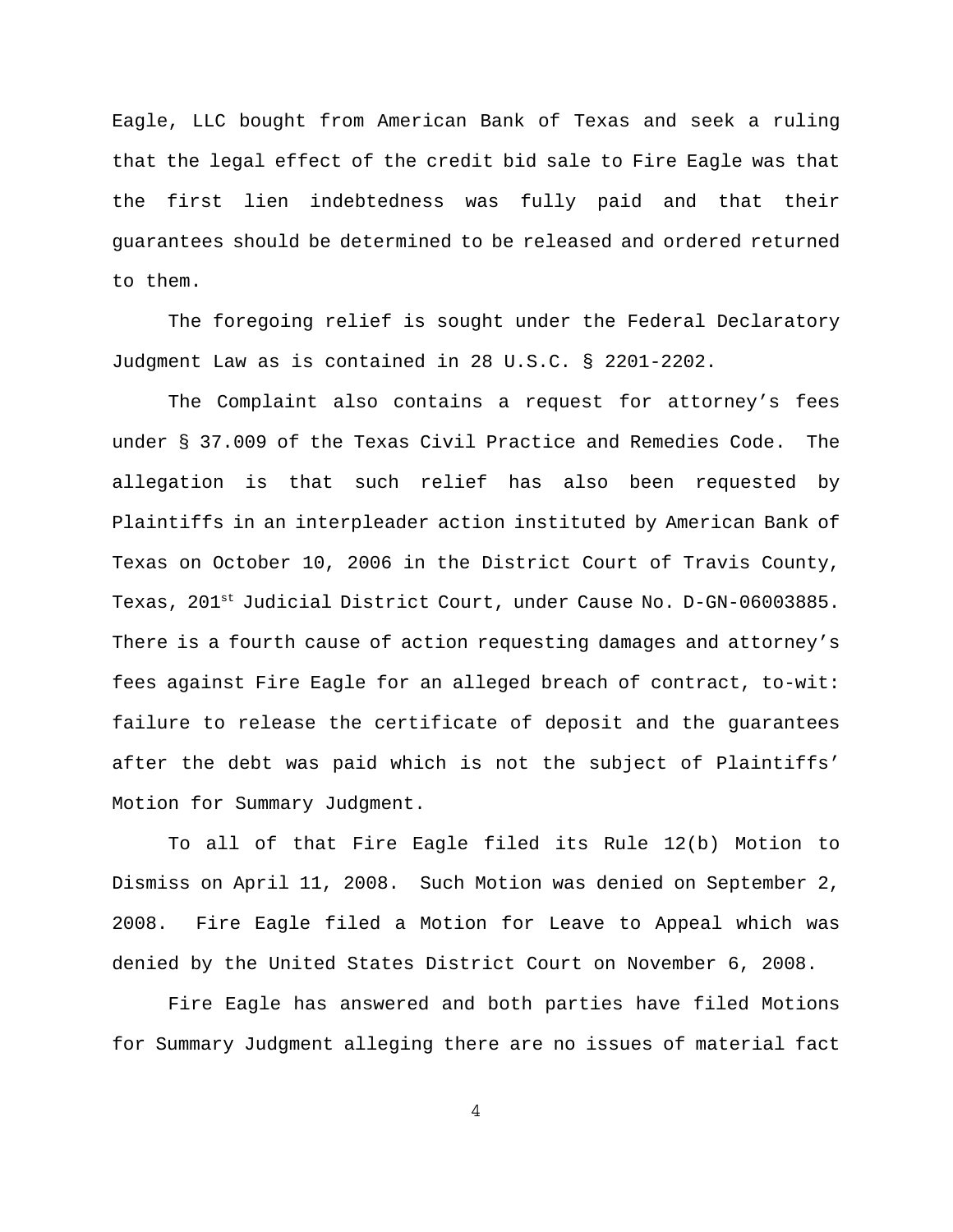but which are contested each by the other on legal grounds. The Motion of Plaintiffs is for Partial Summary Judgment on one discreet issue. Fire Eagle's Motion likewise addresses the same issue.

#### **Facts**

The following facts are without genuine dispute and the documents where noted as Plaintiffs' Motion for Summary Judgment Exhibits are evidence used by both Plaintiffs and Fire Eagle in their cross Motions.

For the purposes of identification, the parties referred to are Spillman Development Group, Ltd. ("Debtor" or "SDG"), Spillman Investment Group, Ltd. ("SIG"), Steven W. Gurasich, Jr. ("Gurasich"), Donald G. Walden ("Walden"), Robert H. West ("West"), Morton L. Topfer, Richard Topfer, Alan Topfer (collectively the "Topfers"), American Bank of Texas ("ABT"), Ronald E. Ingalls ("Chapter 7 Trustee") and Fire Eagle, LLC ("Fire Eagle").

1. ABT, as Senior Lender, and Fire Eagle, as Junior Lender, entered into an Inter-Creditor Agreement ("Inter-Creditor Agreement") October 29, 2001. The Inter-Creditor Agreement defined the relationship and creditor rights of ABT, which was to provide a loan for \$7,200,000.00 ("the Senior Loan") to SDG and Fire Eagle which was to provide a loan of \$4,100,000.00 ("the Junior Loan") to SDG all for the development of an 18-hole golf course, clubhouse and related facilities and amenities in Bee Cave, Texas located on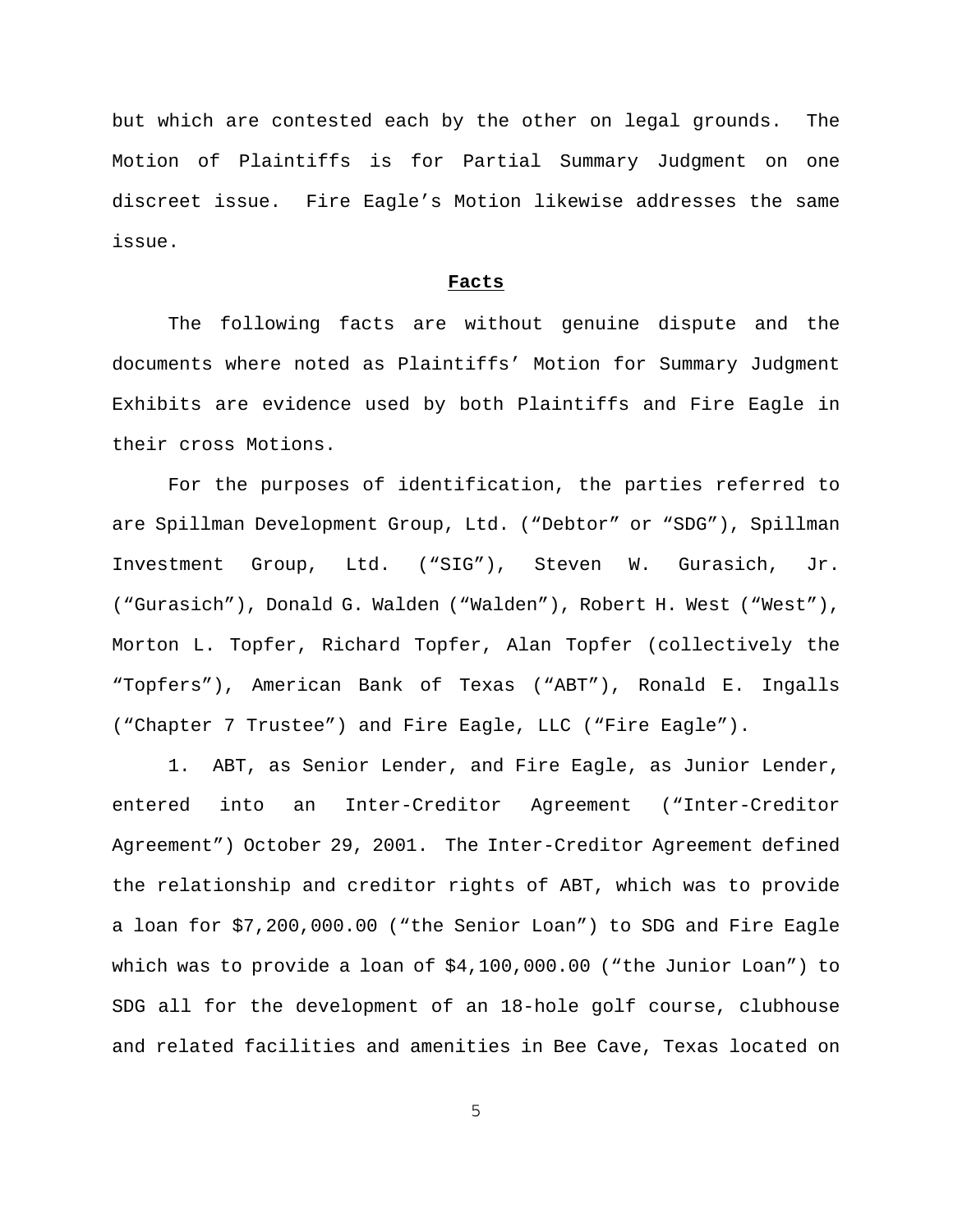property more particularly described in The Inter-Creditor Agreement.

2. Thereafter, SDG, as Borrower, and ABT, as Lender executed a Development Loan Agreement ("Loan Agreement") effective November 20, 2001. Plaintiffs' MSJ Exhibit 1.

3. Pursuant to the terms of the Loan Agreement, SDG executed a Promissory Note ("First Note") dated November 20, 2001, in the original principal sum of \$7,200,000.00 and payable to the order of ABT. Plaintiffs' MSJ Exhibit 2.

4. Payment of the First Note was secured by a Deed of Trust, Security Agreement, Assignment of Leases and Rents and Fixture Filing ("Deed of Trust") entered into as of November 20, 2001, executed by SDG for the benefit of ABT, and covering Land, Ground Lease, Fixtures, Improvements, Personalty, Contracts, Leases and Rents as therein described. Plaintiffs' MSJ Exhibit 3.

5. The security interest in personal property retained in the Deed of Trust was perfected by the filing of a UCC Financing Statement in the Official Public Records of Travis County, Texas, on November 21, 2001.

6. The security interest in personal property retained in the Deed of Trust was also perfected by the filing of a UCC Financing Statement with the Texas Secretary of State on November 26, 2001.

7. The UCC Financing Statement was re-recorded with the Texas Secretary of State to complete the legal description attached thereto on January 7, 2002.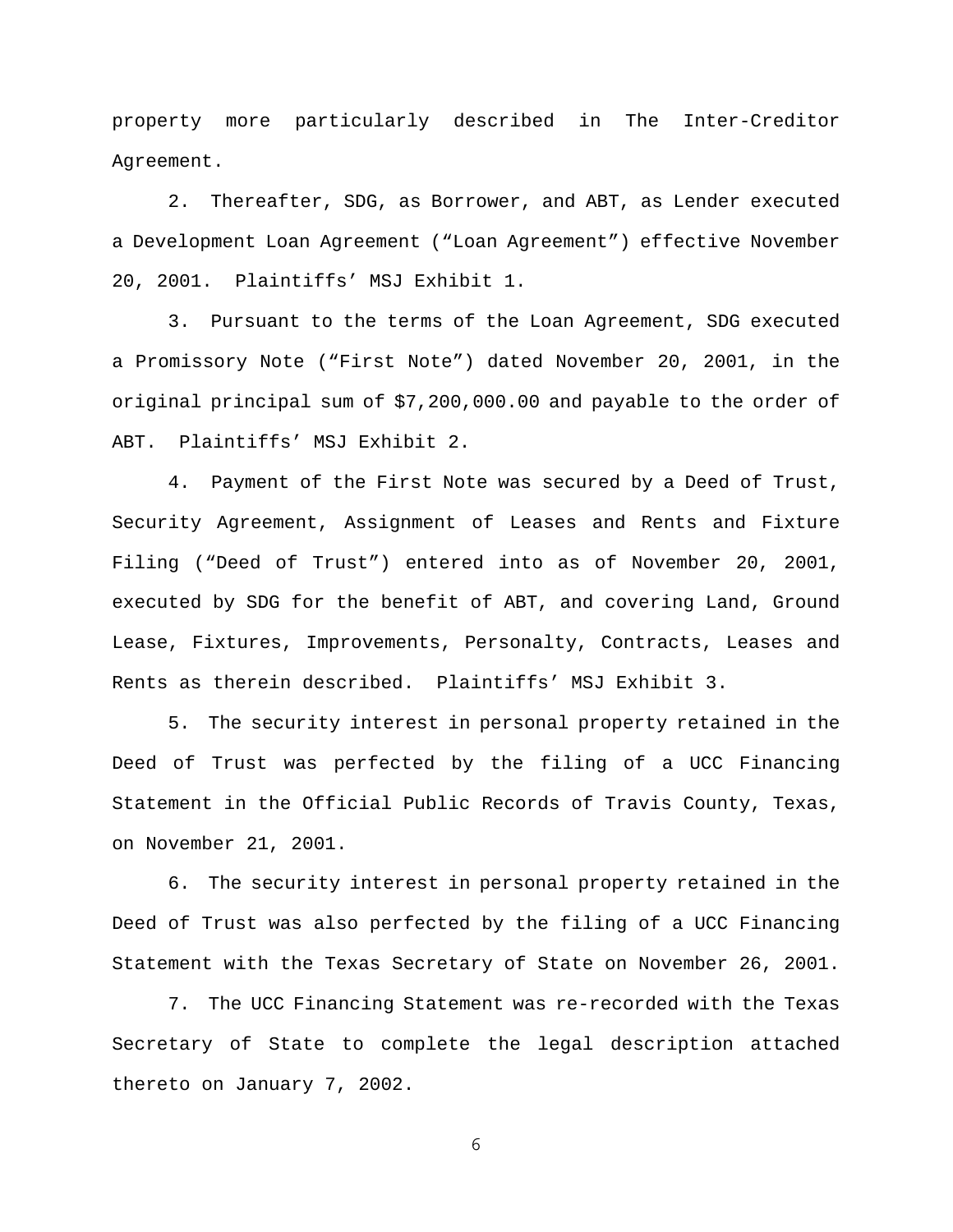8. Payment of \$2,786,160.00 of the principal of the First Note was guaranteed by Gurasich pursuant to the terms of a Limited Guaranty executed as of November 20, 2001 by Gurasich. ("Gurasich Limited Guaranty of the First Note"). Plaintiffs' MSJ Exhibit 24.

9. Payment of \$971,280.00 of the principal of the First Note was guaranteed by Walden pursuant to the terms of a Limited Guaranty executed as of November 20, 2001, by Walden ("Walden Limited Guaranty of the First Note"). Plaintiffs' MSJ Exhibit 25.

10. On or about April 1, 2002, SIG provided SDG with \$1,200,000.00. This transaction was evidenced by a promissory note ("CD Note") dated April 1, 2002, in the original principal sum of \$1,200,000.00 executed by SDG and payable to the order of SIG. The CD Note provided that it would be payable in full on May 7, 2003. Plaintiffs' MSJ Exhibit 4.

11. On or about April 1, 2002, SDG used the \$1,200,000.00 obtained from SIG to purchase a certificate of deposit ("SDG CD") in the amount of \$1,200,000.00 from ABT, being Certificate of Deposit Account No. 98117250. This certificate of deposit was used to collateralize the First Note with ABT pursuant to the Loan Agreement. The SDG CD had a maturity date of May 20, 2003. Plaintiffs' MSJ Exhibit 5.

12. Payment of the First Note was further secured by an Assignment and Pledge of Deposits ("SDG Assignment") executed April 1, 2002 by SDG in favor of ABT covering all of SDG's right, title and interest in the SDG CD.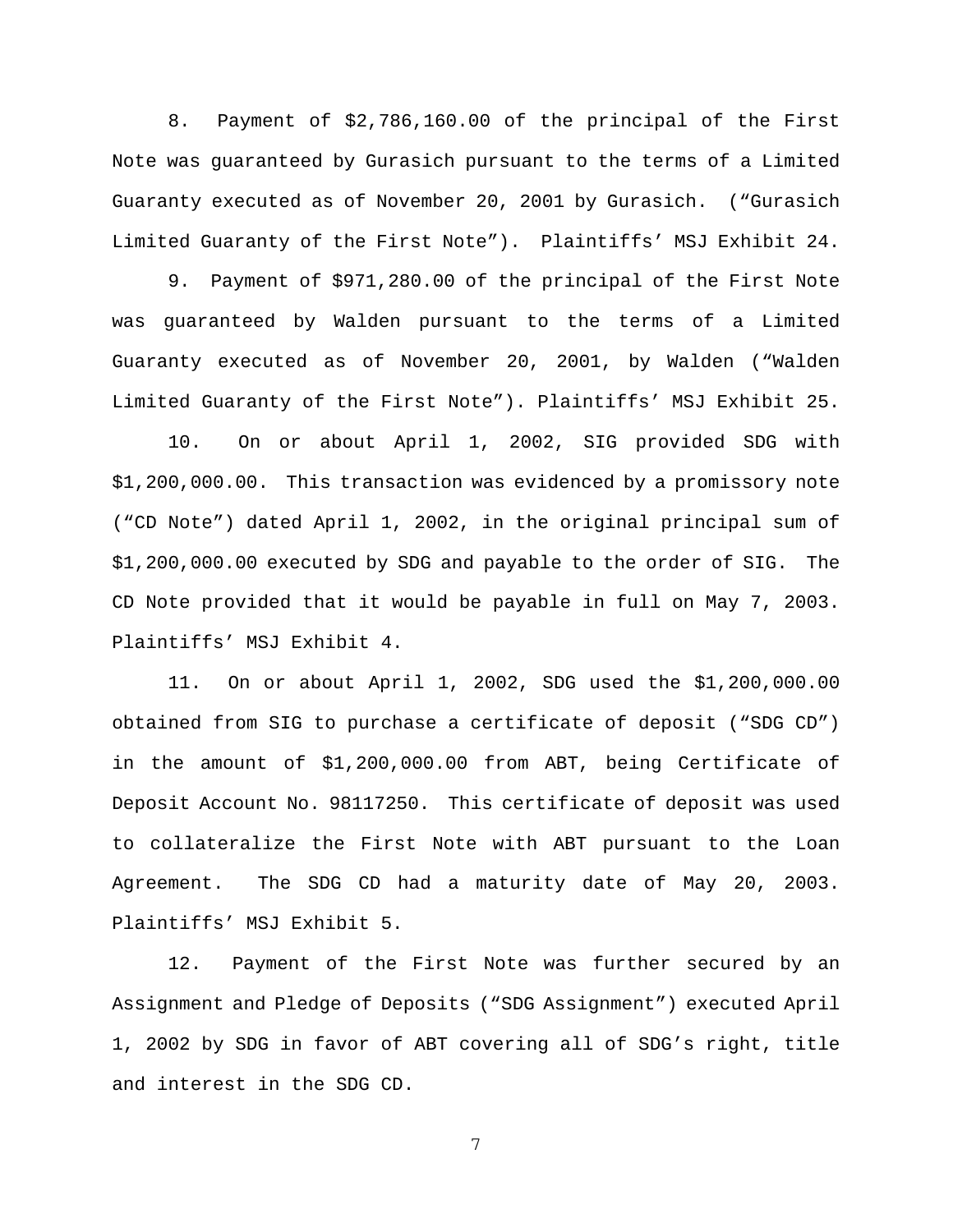13. The Loan Agreement was amended by a First Amendment to Development Loan Agreement ("First Amended Loan Agreement") entered into effective May 30, 2002, by SDG as Borrower and ABT as Lender. The First Amended Loan Agreement, among other changes, changed the guarantors to Bischoff (not a party to this action) Gurasich, Walden, West and the Topfers and changed the requirement for a certificate of deposit from \$2,700,000.00 to \$1,200,000.00.

14. Gurasich executed an Amended and Restated Limited Guaranty ("Amended Gurasich Limited Guaranty of the First Note") dated May 30, 2002, which amended the Gurasich Limited Guaranty of the First Note to limit Gurasich's guaranty of the First Note to principal of \$2,000,000.00. Plaintiffs' MSJ Exhibit 26.

15. Walden executed an Amended and Restated Limited Guaranty ("Amended Walden Limited Guaranty of the First Note") dated May 30, 2002, which amended the Walden Limited Guaranty of the First Note to limit Walden's guaranty of the First Note to principal of \$950,000.00. Plaintiffs' MSJ Exhibit 27.

16. West executed a Limited Guaranty ("West Guaranty of the First Note") dated May 30, 2002, by which West guaranteed \$750,000.00 of the principal of the First Note. Plaintiffs' MSJ Exhibit 28

17. The Topfers executed a Limited Guaranty ("Topfer Limited Guaranty of the First Note"), dated May 30, 2002, by which the Topfers collectively guaranteed \$1,500,000.00 of the principal of the First Note. Plaintiffs' MSJ Exhibit 29.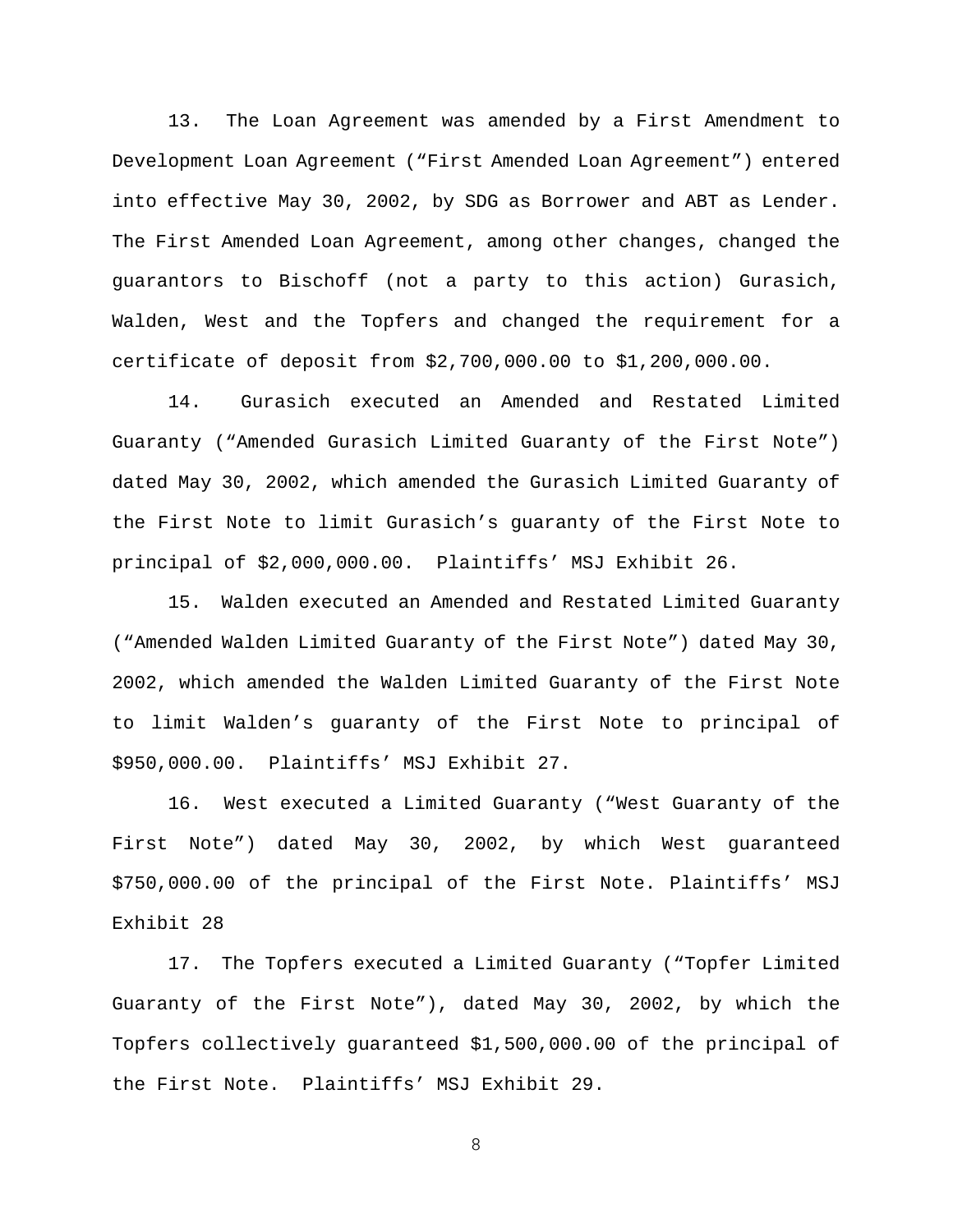18. SDG, as Borrower, and ABT, as Lender, entered into a Loan Modification Agreement ("Loan Modification Agreement"), effective September 16, 2002, for the purpose of removing certain real property and adding certain real property covered by the Deed of Trust. Plaintiffs' MSJ Exhibit 7.

19. Effective April 10, 2003, SDG, as Borrower, and ABT, as Lender, entered into a Second Amendment to Development Loan Agreement and Amendment of First Note ("Second Amended Loan Agreement"), pursuant to which the term "Note" as used in the Development Loan Agreement was defined to mean the First Note and that certain promissory note of even date therewith in the maximum principal amount of \$900,000.00 ("Second Note"). Plaintiffs' MSJ Exhibit 8.

20. Pursuant to the terms of the Second Amended Loan Agreement, SDG executed a Promissory Note ("Second Note") dated April 10, 2003, in the original principal sum of \$900,000.00 and payable to the order of ABT. Plaintiffs' MSJ Exhibit 9.

21. Payment of the Second Note was secured by a Subordinate Deed of Trust, Security Agreement, Assignment of Leases and Rents and Fixture Filing (Second Deed of Trust) entered into as of April 10, 2003, executed by SDG for the benefit of ABT and covering Land, Ground Lease, Fixtures, Improvements, Personalty, Contracts, Leases and Rents as therein described. Plaintiffs' MSJ Exhibit 10.

22. Payment of the First Note and Second Note was further secured by a Second Subordinate Deed of Trust, Security Agreement,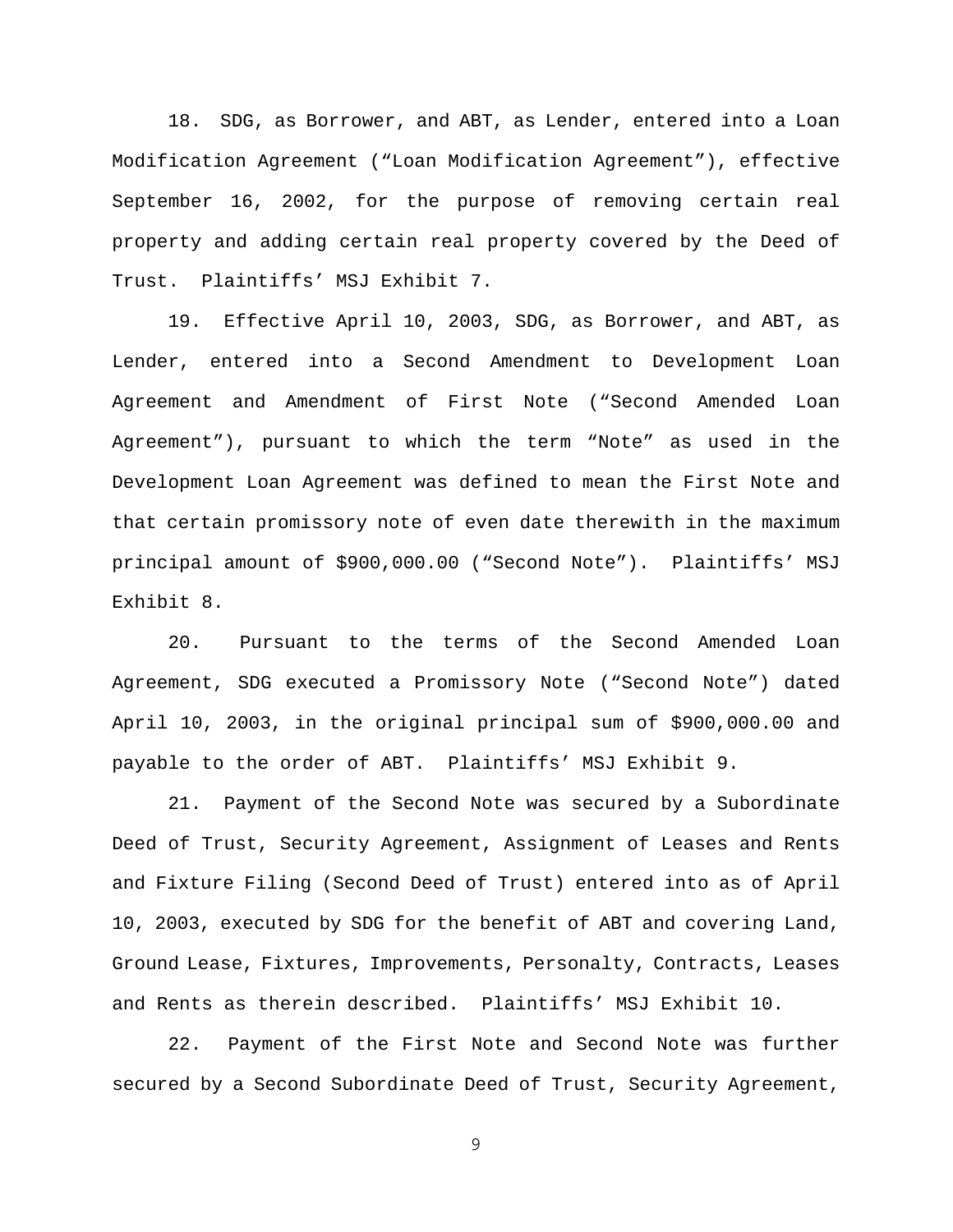Assignment of Leases and Rents and Fixture Filing ("Second Subordinate Deed of Trust") entered into as of April 10, 2003, executed by SDG for the benefit of ABT covering Land, Ground Lease, Fixtures, Improvements, Personalty, Contracts, Leases and Rents, as therein described. Plaintiffs' MSJ Exhibit 11.

23. Payment of \$596,000.00 of the principal of the Second Note was guaranteed by Gurasich pursuant to the terms of a Limited Guaranty executed as of April 10, 2003, by Gurasich ("Gurasich Limited Guaranty of the Second Note"). Plaintiffs' MSJ Exhibit 30.

24. Payment of \$147,000.00 of the principal of the Second Note was guaranteed by West pursuant to the terms of a Limited Guaranty executed as of April 10, 2003, by West ("West Limited Guaranty of the Second Note"). Plaintiffs' MSJ Exhibit 31.

25. Payment of \$304,000.00 of the principal of the Second Note was guaranteed by the Topfers pursuant to the terms of a Limited Guaranty executed as of April 10, 2003, by the Topfers ("Topfer Limited Guaranty of the Second Note"). Plaintiffs' MSJ Exhibit 32.

26. ABT, as Senior Lender, and Fire Eagle, as Junior Lender, entered into a First Modification of Inter-Creditor Agreement ("Amended Inter-Creditor Agreement") as of April 10, 2003. Pursuant to the terms of the Amended Inter-Creditor Agreement, Fire Eagle agreed that the Senior Loan would be increased by an additional \$900,000.00.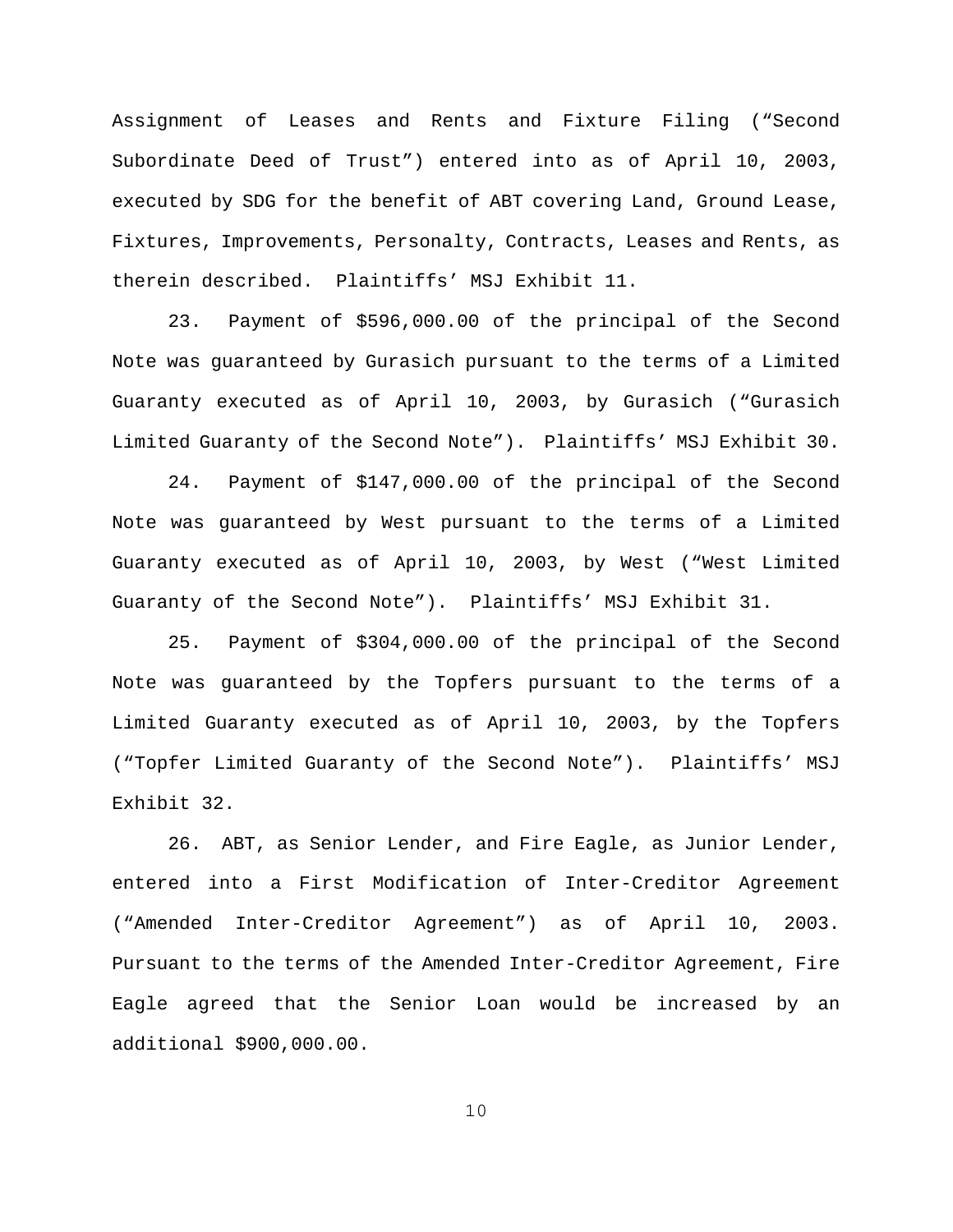27. After the SDG CD Note became due according to its terms in May, 2003, SDG paid off the note by transferring the SDG CD to SIG. Thereafter, ABT issued a certificate of deposit for \$1,200,000.00 to SIG ("SIG CD"), being Certificate of Deposit Account No. 98117250 which was then used to collateralize the First Note and Second Note with ABT. The SIG CD provides on its face that it is "NON TRANSFERABLE – NON NEGOTIABLE". Plaintiffs' MSJ Exhibit 13.

28. Payment of the First Note and Second Note was further secured by an Assignment and Pledge of Deposits ("SIG Assignment") executed October 23, 2003, by SIG in favor of ABT covering all of SIG's right, title and interest in the SIG CD. Plaintiffs' MSJ Exhibit 15.

29. SDG, as Borrower, and ABT, as Lender, entered into a Modification and Extension Agreement ("Modification Agreement"), effective November 24, 2003, whereby the maturity of the First Note and Second Note was extended to November 20, 2008.

30. SDG, as Borrower, and ABT, as Lender, entered into a Second Modification and Extension Agreement ("Second Modification Agreement"), effective March 20, 2005, further modifying the terms of the First Note and Second Note.

31. Using the funds borrowed from ABT and Fire Eagle and equity contributions from the partners, SDG developed and operated a golf course generally known as the Falcon Head Golf Course (the "Course"). The Course is a PGA sanctioned course.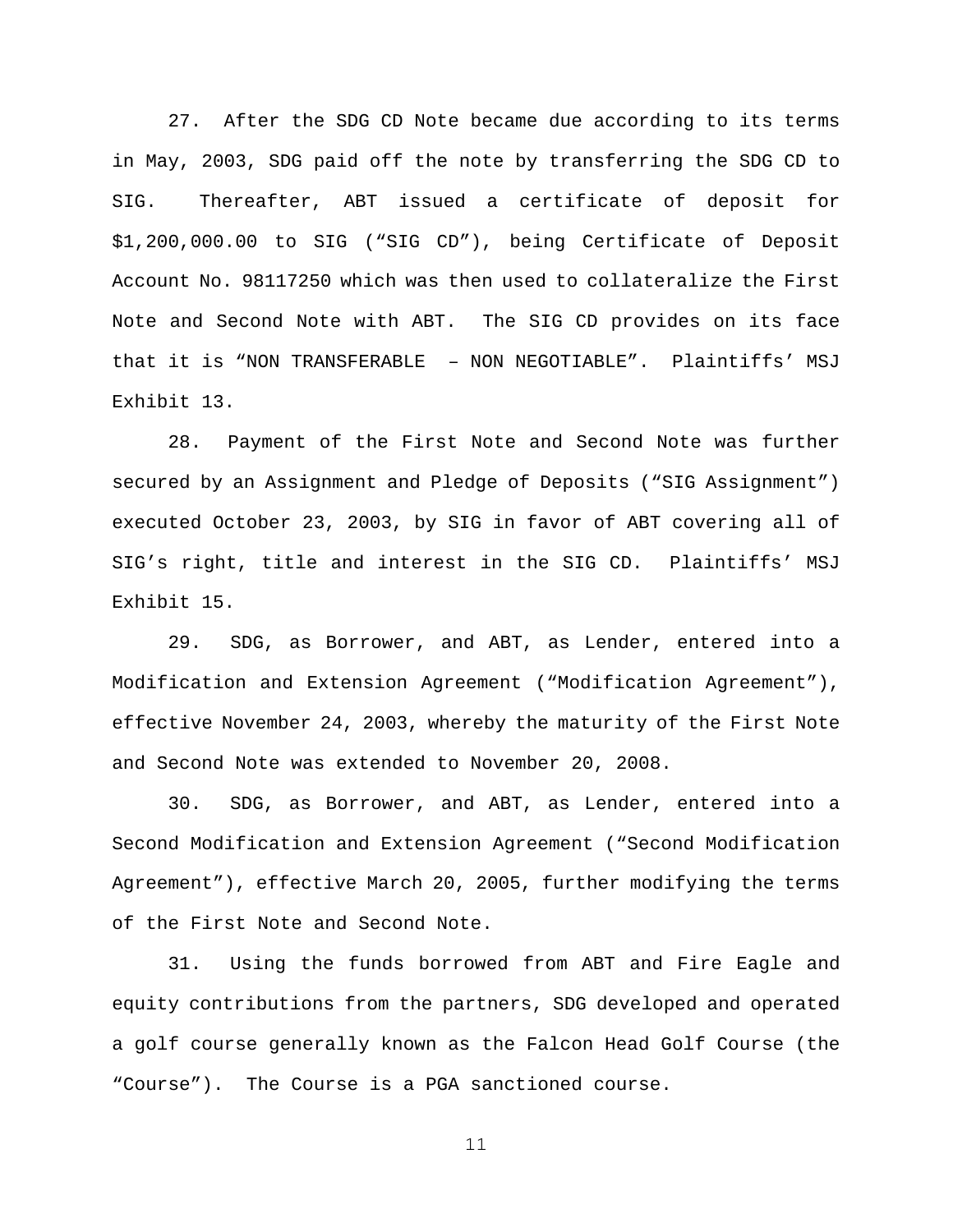32. Plaintiffs allege that unanticipated competition reduced the revenue per round and reduced the rounds per day realized by the Course.

33. SDG lost an arbitration proceeding with Phillips & Jordan, Inc. ("P & J") which cost SDG several hundred thousand dollars in legal fees and resulted in a judgment against SDG for in excess of \$800,000.00.

34. As a result, SDG was unable to pay debt service to ABT and Fire Eagle. SDG filed Chapter 11 on August 1, 2005, to avoid foreclosure and/or execution on its assets and to preserve the operating value of the Course by continuing its operation in the Chapter 11.

35. On April 24, 2006, SDG filed Debtor's Motion for Orders (A)(i) Approving Sales Procedures in Connection with the Proposed Sale of Real Estate, (ii) Establishing Procedure for Fixing Cure Amounts, and (iii) Scheduling a Hearing to Consider Approval of Such Auction and Cure Amount Procedures and Prescribing the Form and Manner of Notice with Respect Thereto and (B)(i) Authorizing and Approving the Sale of Substantially All of the Debtor's Assets Free and Clear of Liens, Claims and Encumbrances, (ii) Authorizing the Assumption and Assignment of Certain Executory Contacts and Unexpired Leases, and (iii) Granting Related Relief ("363/365 Motion"). The 363/365 Motion is docket entry 69 in the Bankruptcy Case.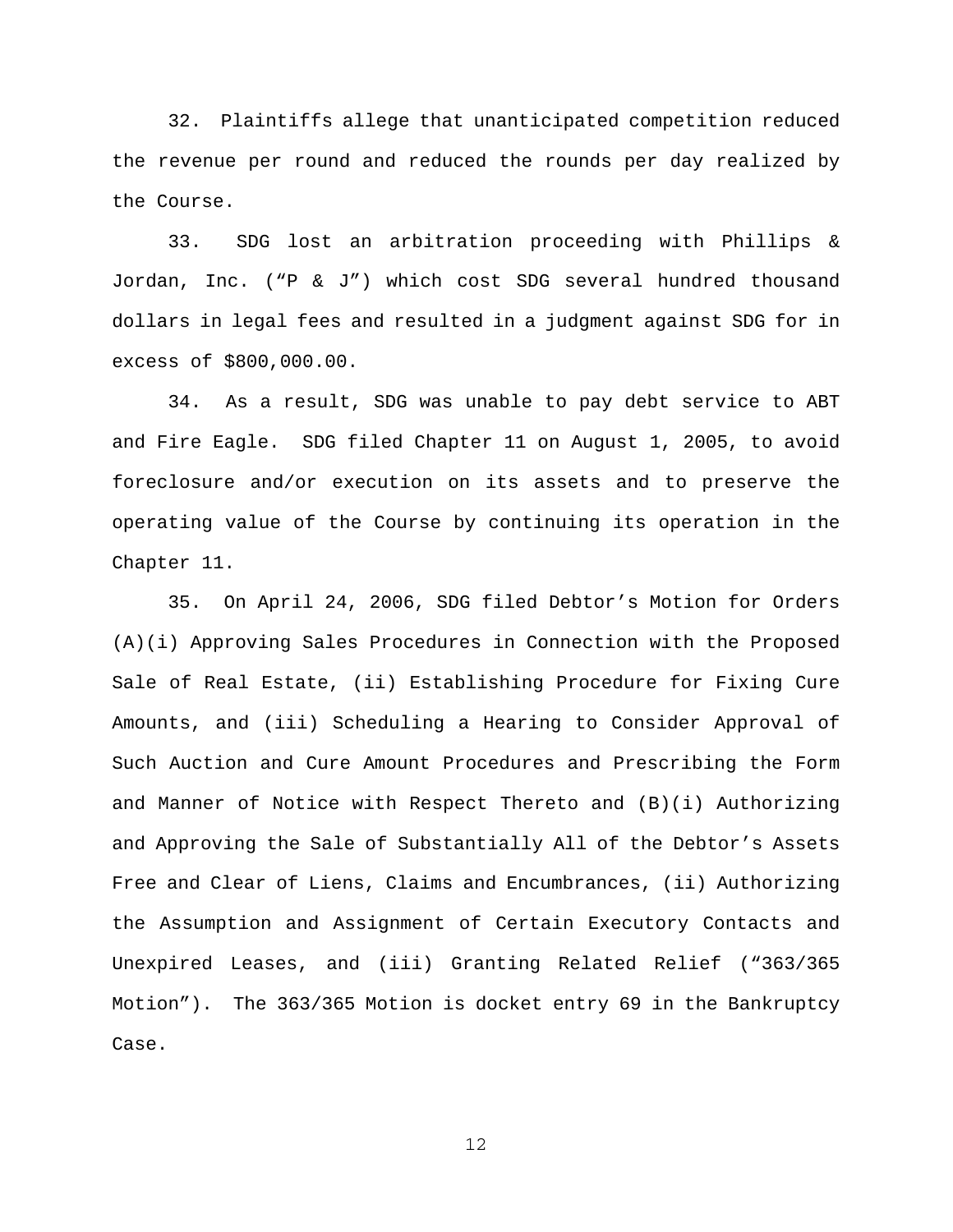36. Fire Eagle objected to Debtor's 363/365 Motion and filed a plan of reorganization on May 15, 2006.

37. On June 7, 2006, the Court signed an Order (i) Approving Sales Procedures in Connection with the Proposed Sale of Substantially All of the Debtor's Assets and the Assumption and Assignment of Executory Contracts and Leases and Prescribing the Form and Manner of Notice with Respect Thereto. This Order set out a procedure whereby Debtor was authorized to solicit bids for the sale of substantially all of Debtor's property pursuant to 11 U.S.C. §§363 and 365. The Order is docket entry 93 in the Bankruptcy Case.

38. SDG filed its plan of reorganization on June 14, 2006.

39. On September 18, 2006, the Board of New Orleans Fire Fighters' Pension and Relief Fund ("NOFF") approved the purchase of the First Note and Second Note from ABT. The purchase was to be perfected through Fire Eagle but funded by NOFF. NOFF is the sole member of Fire Eagle.

40. Fire Eagle's purchase of the First Note and Second Note from ABT was documented by an Assignment of Notes and Liens, executed by ABT, as Assignor. Plaintiffs' MSJ Exhibit 16.

41. In connection with Fire Eagle's purchase of the First Note and Second Note from ABT, ABT, as Assignor, and Fire Eagle, as Assignee, executed an Assignment Agreement – Senior Loan Documents ("Assignment Agreement") effective October 6, 2006. Plaintiffs' MSJ Exhibit 17.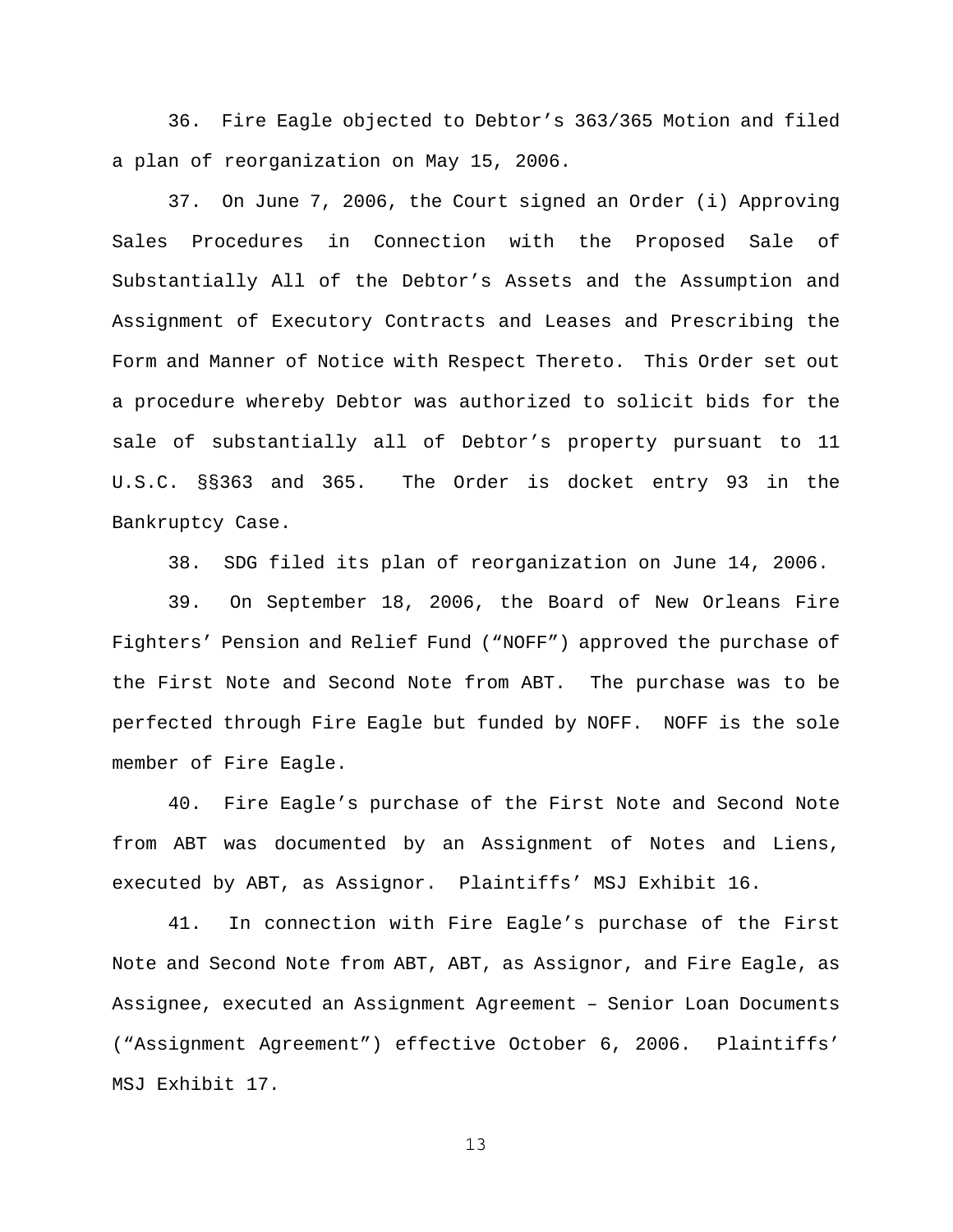42. In the Assignment Agreement, ABT and Fire Eagle stipulated that the outstanding balances on the First Note and the Second Note, as of September 26, 2006, were as follows, respectively:

| <b>.</b>                                   | Note No. 9646418                           | Note No. 9713980                                       |
|--------------------------------------------|--------------------------------------------|--------------------------------------------------------|
| Principal<br>Interest<br>Legal Fees & Exp. | \$7,187,564.10<br>789,652.69<br>197,368.92 | \$854,510.13<br>94,522.82<br>(Included in prior entry) |
| Total                                      | \$8,174,585.70                             | \$949,032.05                                           |

The Assignment Agreement further provided that:

 $\mathbf{E}$ 

"F. Until payment of the purchase price hereunder is made in full, interest shall continue to accrue on the unpaid principal amount at the rates authorized by the Senior Loan Documents and attorneys' fees and expenses will also be incurred, all of which will be part of the purchase price. The per diem accrual of interest on the unpaid principal amounts of each Note respectively is \$1,896.72 and \$225.50. Recitals E and F comprise the Purchase Price."

43. In the Assignment Agreement, ABT assigned to Fire Eagle all of ABT's right, title and interest in and to the Senior Loan Documents, defined therein to include the "Non-Negotiable Certificate of Deposit (\$1,200,000.00) CD #98119089 of Spillman Investment Group, Ltd. and related records." The "Non-Negotiable" SIG CD was, however, never negotiated to the order of or delivered to Fire Eagle.

44. On October 10, 2006, ABT filed a Petition in Interpleader, designated Cause No. D-1-GN-06003885, in the District Court of Travis County, Texas 201<sup>st</sup> Judicial District ("Interpleader Lawsuit"). In the Interpleader Lawsuit, ABT alleged that both SIG and Fire Eagle claimed the SIG CD and its proceeds and asked the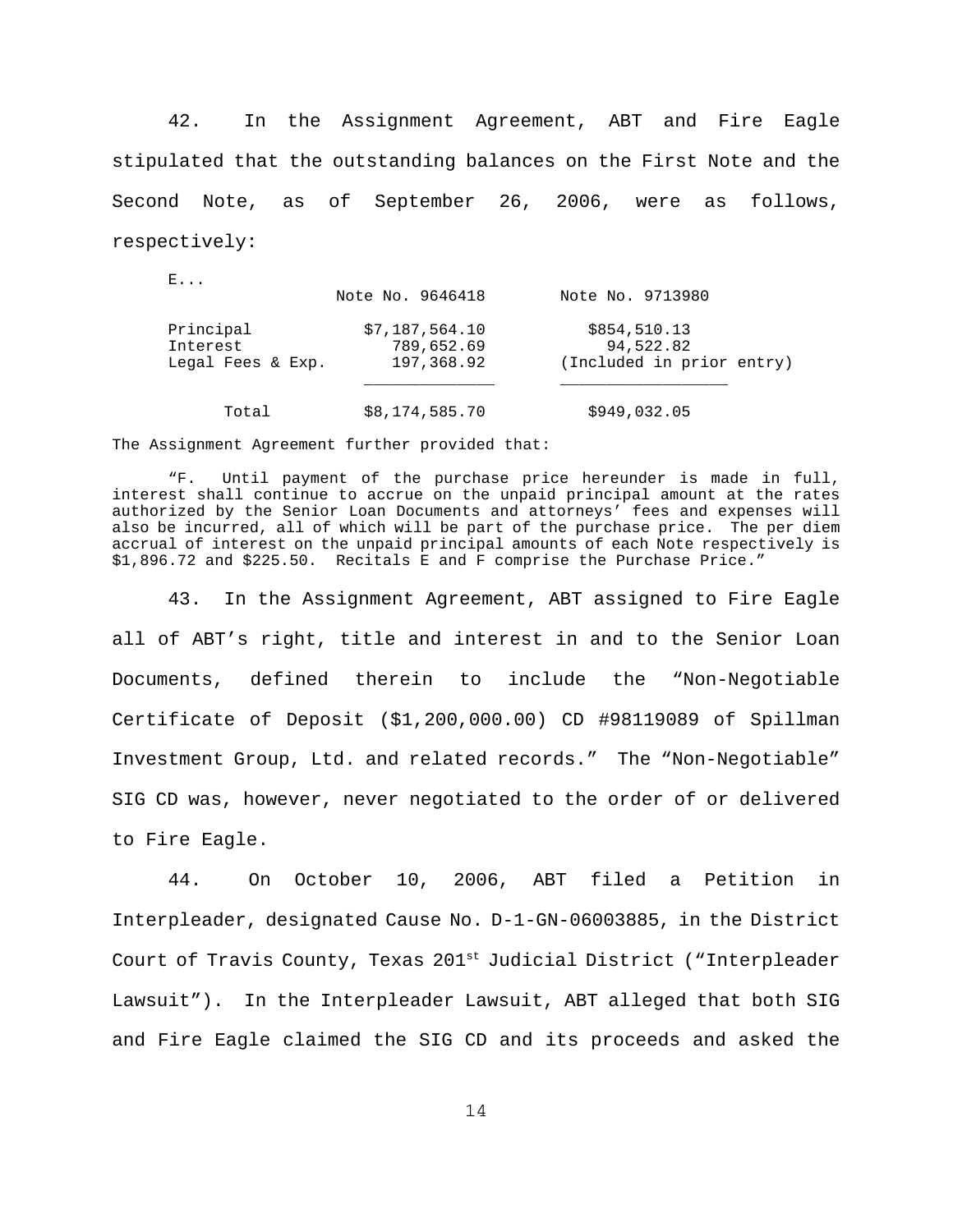District Court to release and discharge ABT from any further obligation with regard to the SIG CD.

45. Confirmation of Debtor's plan of reorganization was denied on October 26, 2006, after the conclusion of the confirmation hearing. Fire Eagle's plan of reorganization was voluntarily withdrawn by Fire Eagle on October 31, 2006, after it became obvious to Fire Eagle that its plan was not confirmable.

46. On October 30, 2006, SDG filed Debtor's Motion to Modify Sales Procedures and Approve Sale of Property Free and Clear of Liens, Claims and Interest, and to Approve Assumption and Assignment of Executory Contracts ("Motion to Modify Sales Procedures") and on October 31, 2006, Debtor filed its Amended Motion to Modify Sales Procedures. The Motion to Modify Sales Procedure and Amended Motion to Modify Sales Procedures are docket entries 287 and 289 respectively in the Bankruptcy Case.

47. On November 2, 2006, the Court held a hearing on Debtor's Motion to Modify Sales Procedures, at which time the Court established a bid procedure by which the assets of Debtor would be sold. A transcript of this hearing is docket entry 418 in the Bankruptcy Case.

48. On or about November 3, 2006, Fire Eagle filed Defendant's Original Answer and Cross Claim ("Fire Eagle's Answer and Cross Claim") in response to the Interpleader Lawsuit, seeking recovery of the SIG CD and its proceeds and damages and attorneys fees.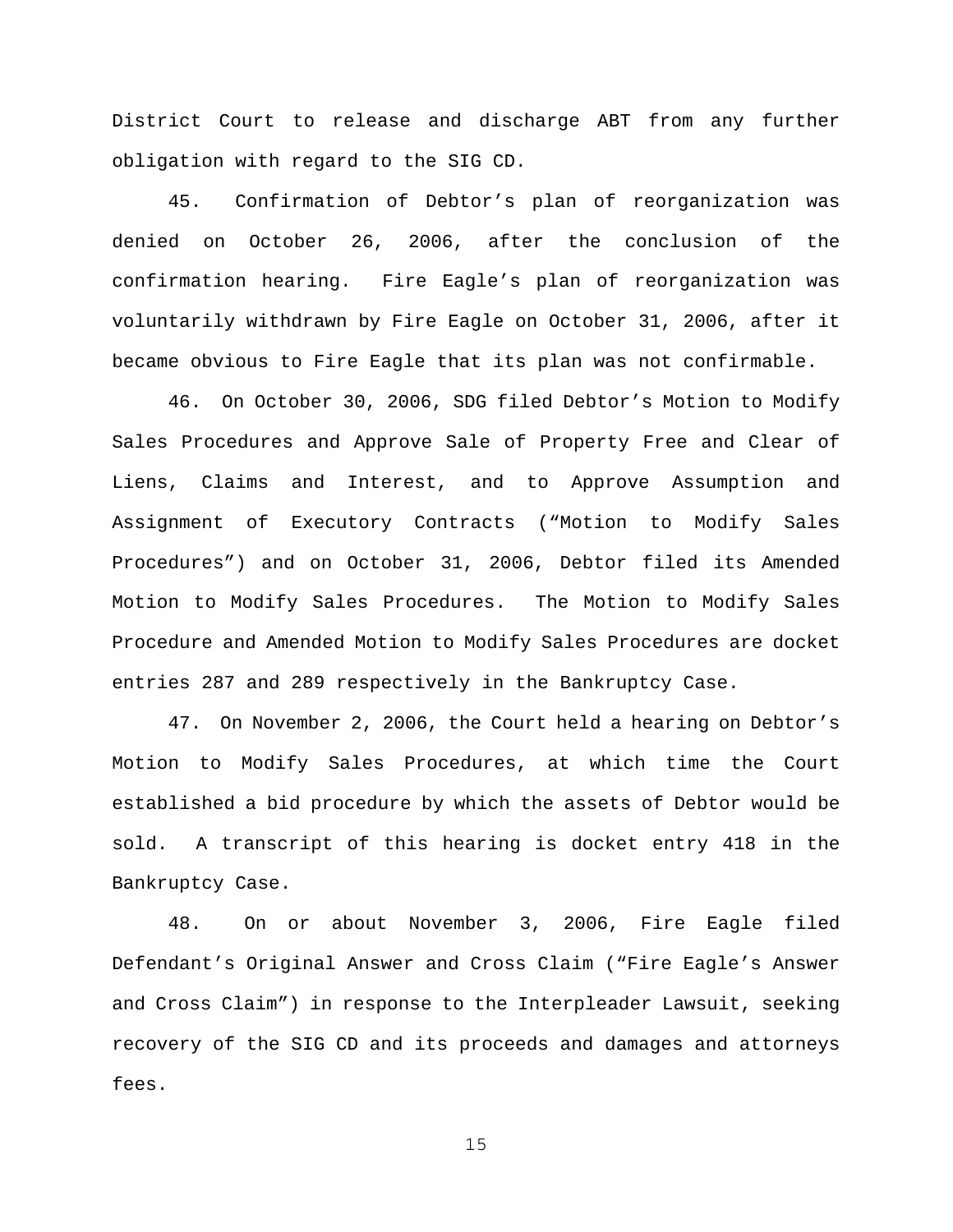49. On November 6, 2006, SIG filed Spillman Investment Group, Ltd.'s Answer and Cross-Claim ("SIG Answer and Cross Claims") in response to the Interpleader Lawsuit, seeking recovery of the SIG CD and its proceeds and attorneys fees pursuant to Section 37.009 of the Texas Civil Practice and Remedies Code.

50. On November 30, 2006, the Court considered bids for the sale of Debtor's property pursuant to the ruling previously made. At the hearing, the Court accepted a winning bid of \$9,300,000.00 made by Fire Eagle (the "Sale"). Fire Eagle did not pay any funds towards the payment of the \$9,300,000.00 bid. Rather, the bid by Fire Eagle consisted entirely of a credit bid which the Court stated on the record was to be applied first against the first lien debt, that being the First Note and Second Note purchase from ABT (Senior Loan as defined herein). In addition, the terms of the Sale included Fire Eagle's assumption of certain executory contracts and the obligation to cure defaults under such contracts. One such contract assumed by Fire Eagle was the contract with the Lower Colorado River Authority (LCRA) which was in default in an amount in excess of \$800,000.00. A transcript of this hearing is docket entry 417 in the Bankruptcy Case.

51. An Agreed Order Approving Sale of Assets was entered December 7, 2006, which Order is now final and non-appealable. (Docket No. 354).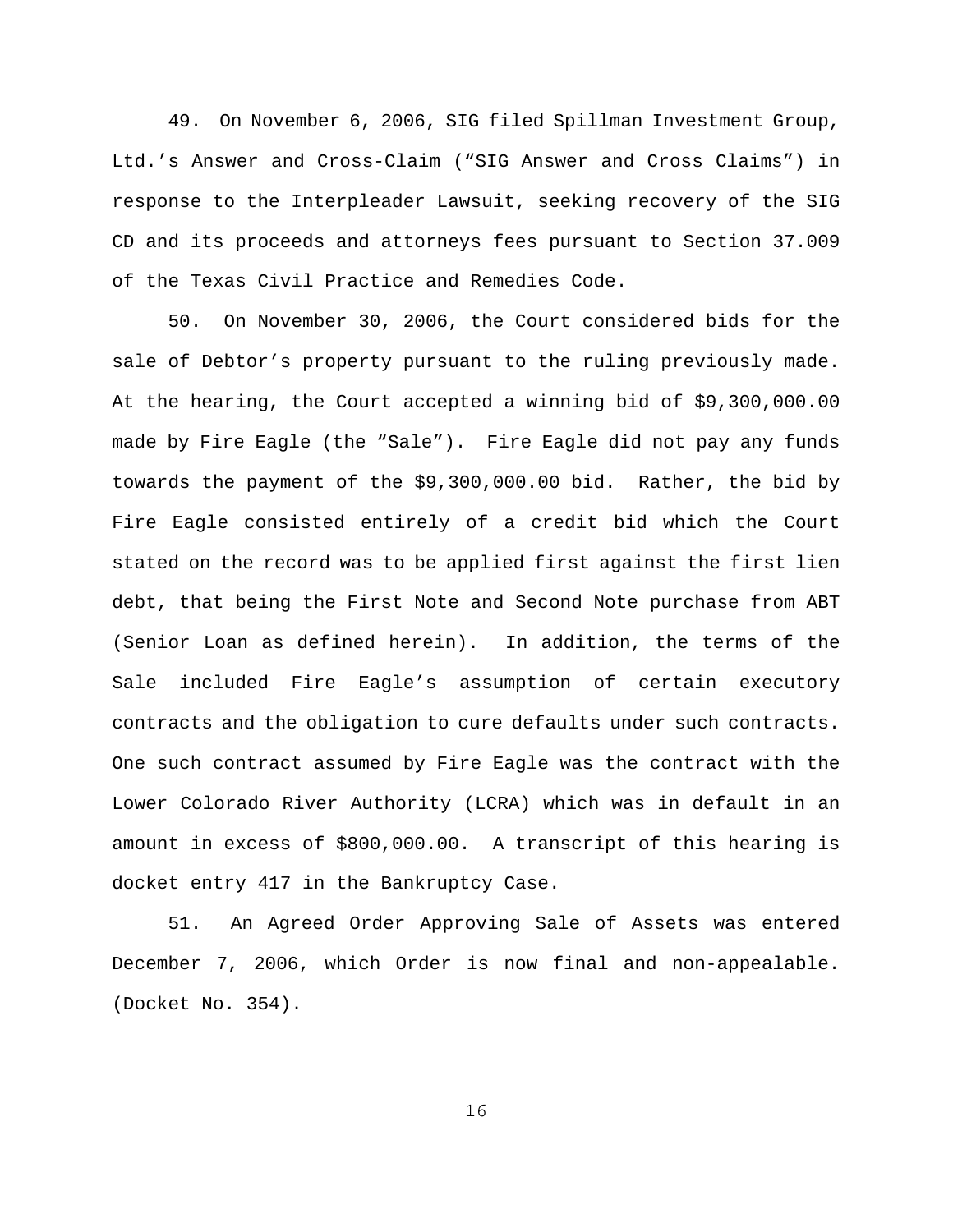52. On December 19, 2006, SDG filed Debtor's Motion to Determine Deficiency Claim Held by Fire Eagle, LLC and Objection to Claim. This Motion is docket entry 359 in the Bankruptcy Case.

53. On April 4, 2007, the Court converted the Bankruptcy Case to a Chapter 7 case. Thereafter, Ingalls was appointed the Chapter 7 Trustee.

54. On April 4, 2007, the court held a hearing on Debtor's Motion to Determine Deficiency Claim. At that hearing, the Court ruled that the claim of Fire Eagle against the estate, based upon the secured claim it obtained from ABT, was disallowed in full inasmuch as it was fully paid by the credit bid of Fire Eagle made to purchase Debtor's property. A transcript of this hearing is docket entry 430 in the Bankruptcy Case.

55. On September 27, 2007, the Court signed and docketed its Amended Final Order Granting Debtor's Motion to Determine Deficiency Claim Held by Fire Eagle and Objection to Claim. In this Order, the Court "Ordered that Fire Eagle has no deficiency claim under the First Lien Debt against the Debtor's Estate as Fire Eagle credit bid in the full amount due under the First Lien Debt plus an additional \$538,437.05 pursuant to 11 U.S.C. §363(k) in order to buy the property securing the First Lien Debt at a sale of such property held in open Court." This Order is docket entry 469 in the Bankruptcy Case.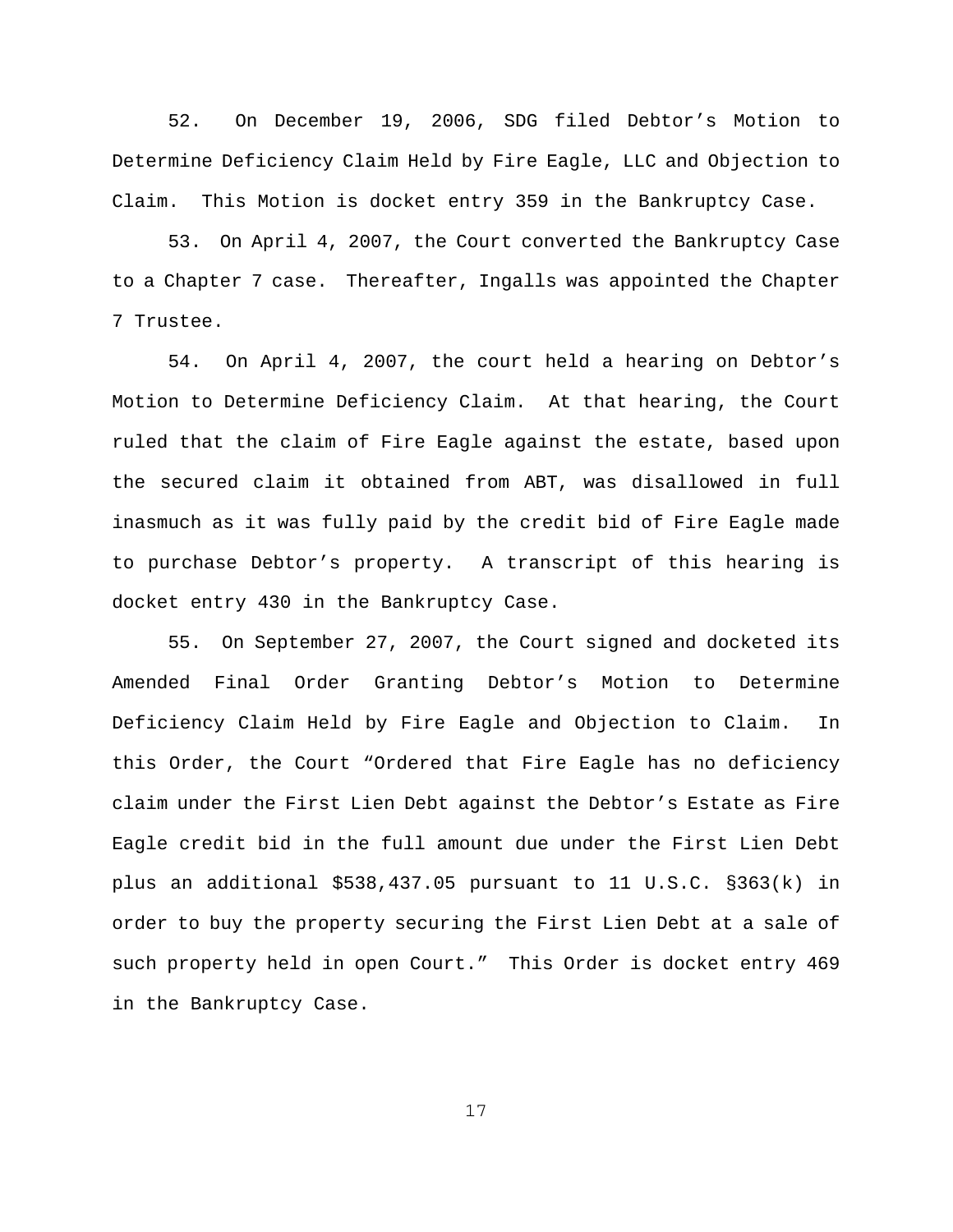56. Simply stated:

 A) ABT first loaned \$7,200,000.00 and later \$900,000.00 to the Debtor secured by a first lien against virtually all the assets of the Debtor; Fire Eagle loaned \$4,100,000.00 to the Debtor secured by a second and inferior lien on virtually all the assets owned by the Debtor; SIG, as of the Petition date, was the owner of a certificate of deposit in the amount of \$1,200,000.00 that was pledged against the first lien indebtedness of ABT; Gurasich, Walden, West, and the Topfers had guaranteed certain differing amounts of the first lien indebtedness to ABT pursuant to certain Limited Guaranty Agreements (hereinafter "Guaranty Agreements" or "Guarantees"); and Fire Eagle held no guarantees of its second lien indebtedness from said persons and held no certificate of deposit from SIG to secure its second lien indebtedness.

B) Fire Eagle purchased the first lien indebtedness and all its collateral position from ABT effective October 6, 2006. $^2$  It was agreed as between ABT and Fire Eagle that the outstanding indebtedness on the first note held by ABT as of September 26, 2006 was \$8,174,585.70 and that the outstanding indebtedness on the second note as of September 26, 2006 was \$949,032.05. Fire Eagle paid those sums to ABT plus accrued interest on the first note of \$1,896.70 per day and on the second note of \$225.50 per day as of

 $^2$ The transferability of the SIG CD due to the notation thereon that it is "NON TRANSFERABLE-NON NEGOTIABLE" is not an issue in the instant Motion; however, it raises questions on the ability of Fire Eagle to be a bona fide holder of the CD since it is a non-negotiable instrument.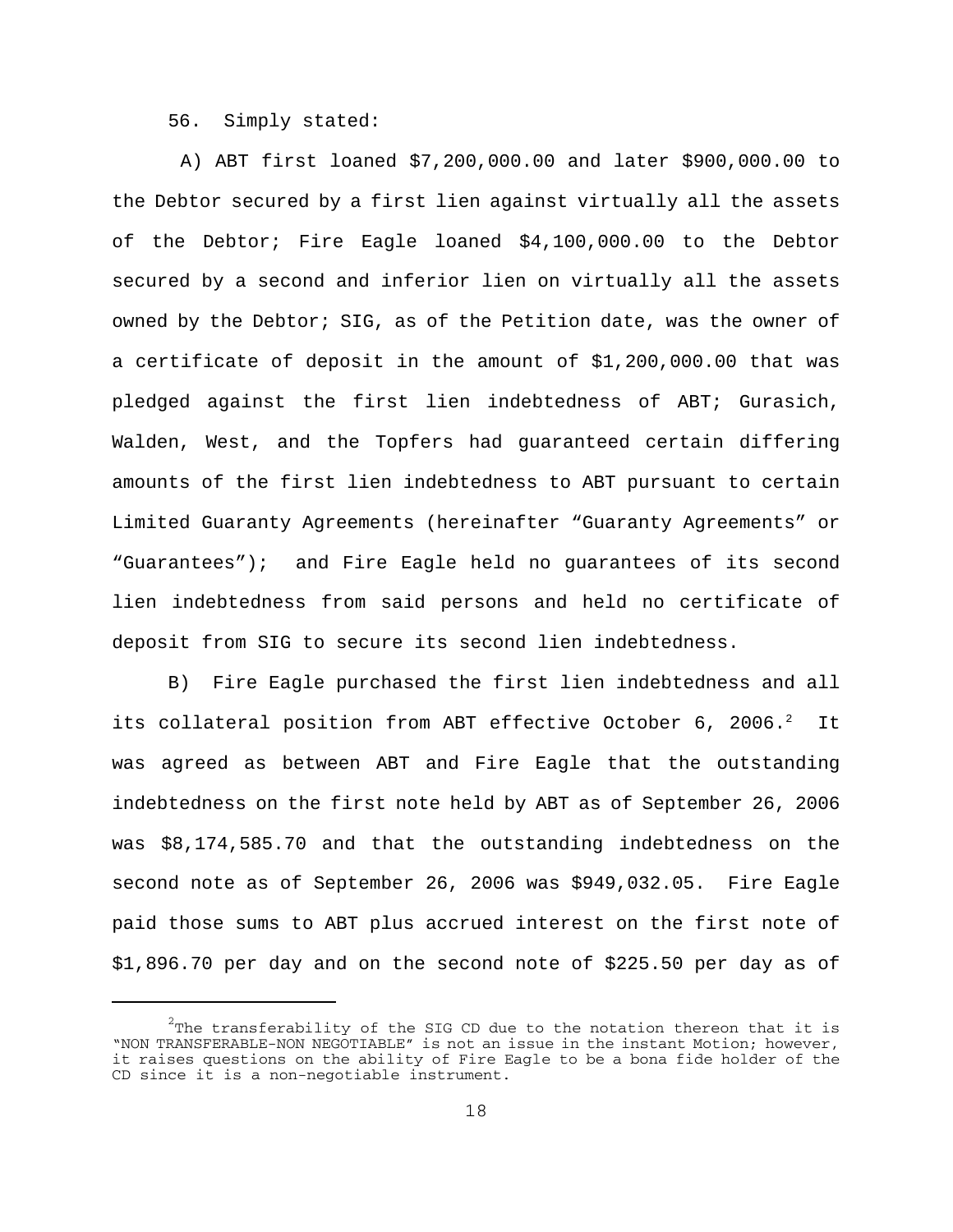the date of the purchase. Therefore, we know for certain that Fire Eagle paid ABT \$9,123,618.60 plus accrued interest from September 26, 2006 until the date of closing (the effective date of the sale is October 6, 2006), plus further additional attorney's fees and expenses that might be later incurred with regard thereto to purchase the first lien debt and all that secured it.

C) On November 30, 2006, the Court held the sale in open court. At the hearing the Court accepted as the winning bid that of Fire Eagle, a credit bid of \$9,300,000.00. The immediately preceding bid was a bid by an entity that had been formed by certain of the insiders of the Debtor, who are some of the guarantors of the first lien indebtedness to ABT then held by Fire Eagle ("Falcon Golf Course Partners, Ltd.") which included Gurasich, Walden, West, Alan Topfer and Richard Topfer. That bid was for cash and in the amount of \$9,200,000.00. Accordingly, it is an indisputable fact that had Fire Eagle not bid \$9,300,000.00 as a credit bid against the secured indebtednesses it held, it would have received cash in the amount of \$9,200,000.00 which it would have had to apply first to the first lien indebtedness it had purchased from ABT and then against its second lien indebtedness to the extent of any excess proceeds.

D) In addition, in October 2006, after it had purchased the first lien indebtedness of ABT, and pursuant to an Order previously entered authorizing payment to ABT of cash collateral in the amount of \$500,000.00, Fire Eagle received a payment from the Debtor of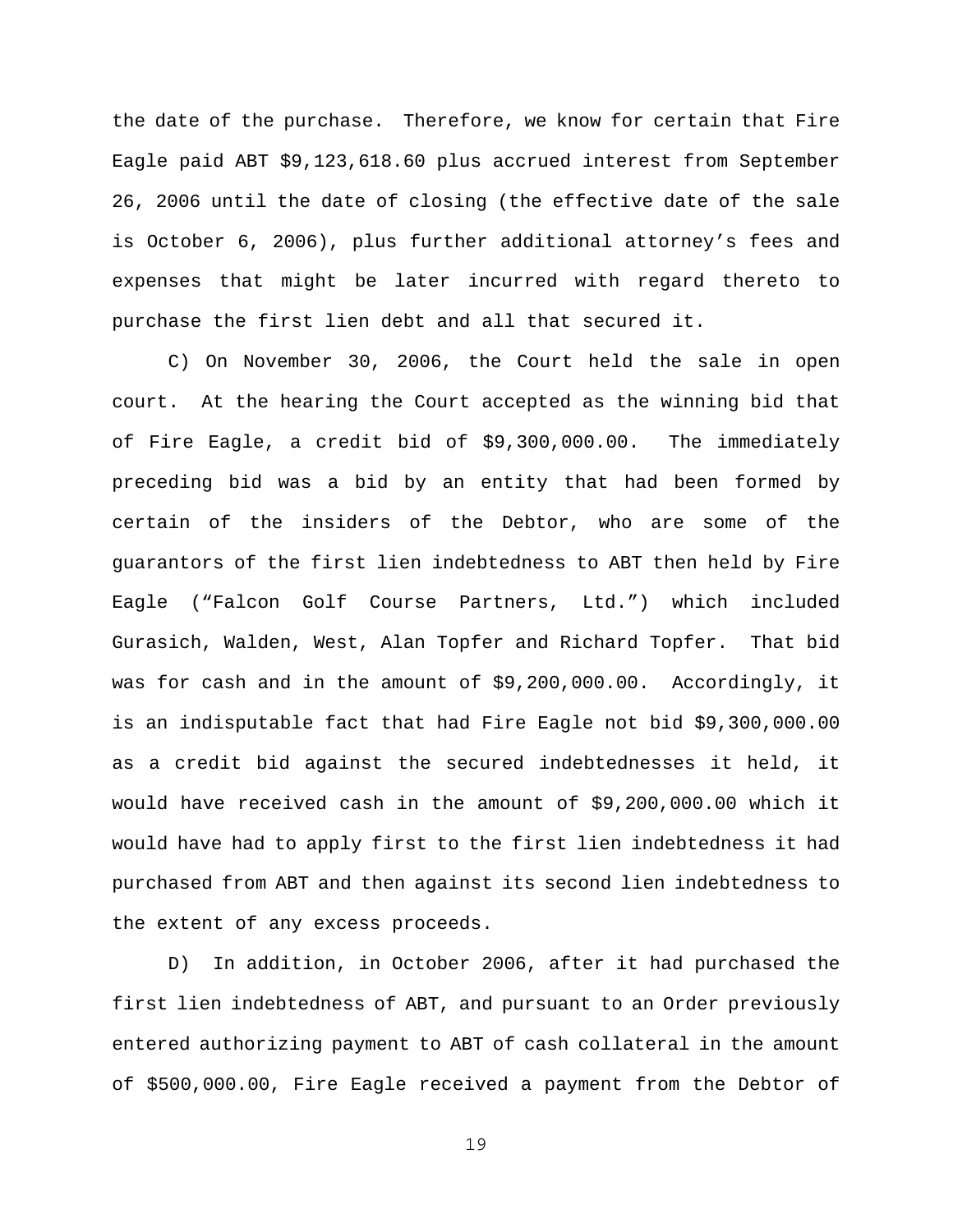\$500,000.00 in cash collateral that could only have been applied against the first lien indebtedness it had purchased from ABT. This is because it was paid pursuant to a prior Order of this Court that required such payment to be applied against the principal of the first lien indebtedness it then held. Even though the payment was made after Fire Eagle bought the first lien debt from ABT, it nevertheless was required to be applied in accordance with the Court Order authorizing its payment.

E) Therefore, it is without genuine dispute that Fire Eagle purchased the first lien indebtedness from ABT effective October 6, 2006 for the amount of \$9,123,618.60, plus accrued interest and attorney fees thereon from September 26, 2006 to date of purchase. We also know that interest continued to accrue on the first lien indebtedness until the auction sale in open Court on November 30, 2006. We know the per diem for the accrual of such interest totaled a minimum of \$2,122.20 per day [estimate 60 days to November 30, 2006 = \$127,332.00.] Adding this amount to the amount of the debt as of November 30, 2006 results in a total of \$9,250,950.60. Some additional attorneys fees must no doubt be added to that sum [such amount is currently unknown]. We also know that Fire Eagle received \$500,000.00 in cash collateral which according to then existing Court orders had to be applied against the first lien indebtedness it had purchased.

F) Therefore, we know that as of November 30, 2006, Fire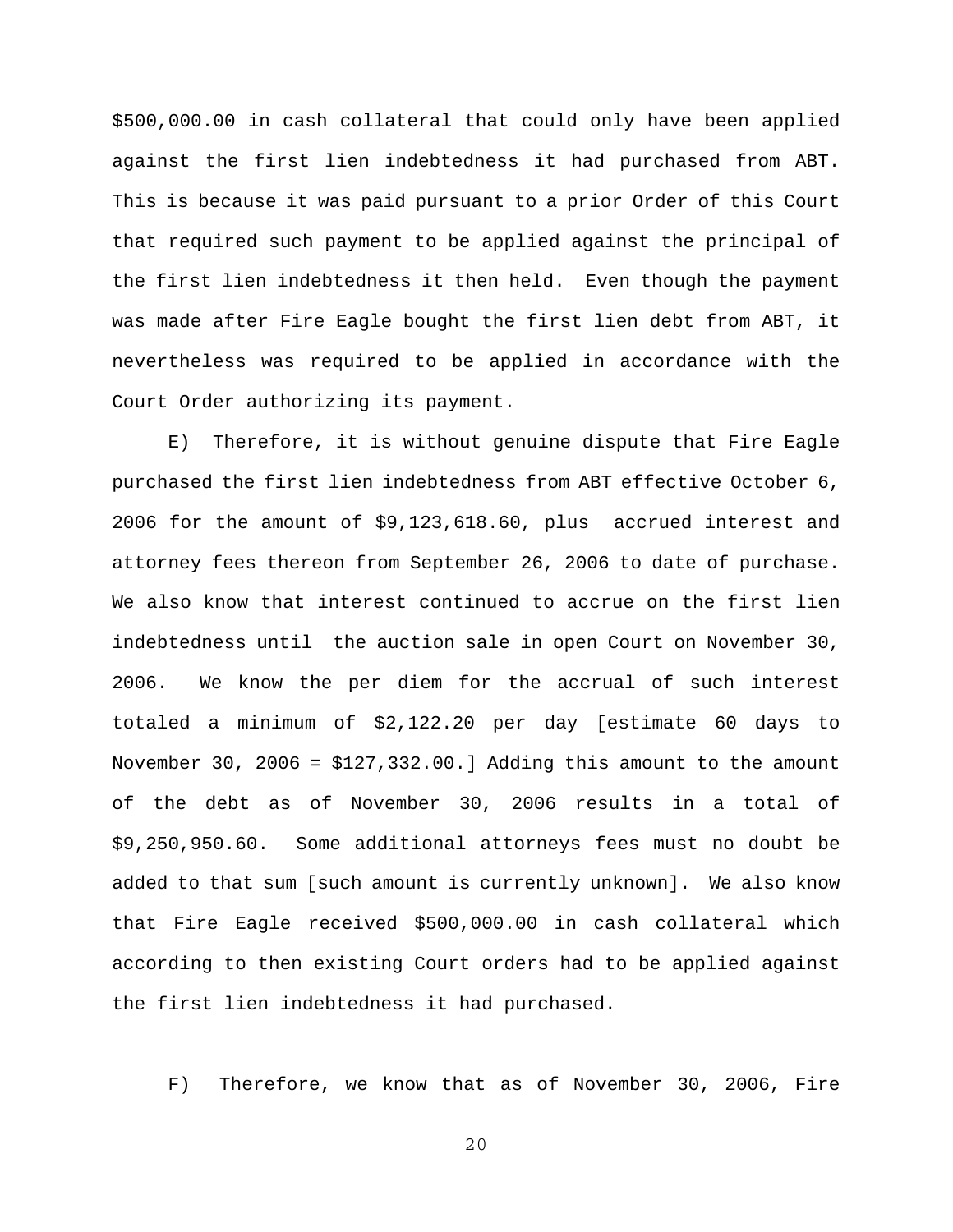Eagle was required to credit the Senior Loan with a total of \$9,800,000.00 (\$500,000.00 cash collateral payment plus \$9,300,000.00 credit bid) with the overage of approximately \$500,000.00 plus going against its second lien debt.

G) On virtually the same facts, this Court on September 27, 2007, entered its Amended Final Order determining that Fire Eagle had no deficiency claim against this estate under the first lien indebtedness it had obtained from ABT.

#### **Issue**

The substantive question posed by this adversary proceeding is whether there is some magical way that 1) the Senior Loan of ABT acquired by Fire Eagle still exists; 2) if so, in what amount; and 3) if not, if it can once again be paid by requiring application of the \$1.2 million certificate of deposit which SIG claims it owns and by requiring performance of the Guarantees of the Senior Loan by Gurasich, Walden, West and the Topfers (hereinafter referred to collectively as "Guarantors").

#### **Legal Analysis**

 Under the Federal Rules of Civil Procedure, made applicable to this proceeding by Bankruptcy Rule 7056, a party will prevail on a motion for summary judgment when, "[t]he pleadings, depositions, answers to interrogatories, and admissions on file, together with the affidavits, if any, show that there is no genuine issue as to any material fact and that the moving party is entitled to judgment as a matter of law." *Celotex Corp. v. Catratt,* 477 U.S. 317, 322,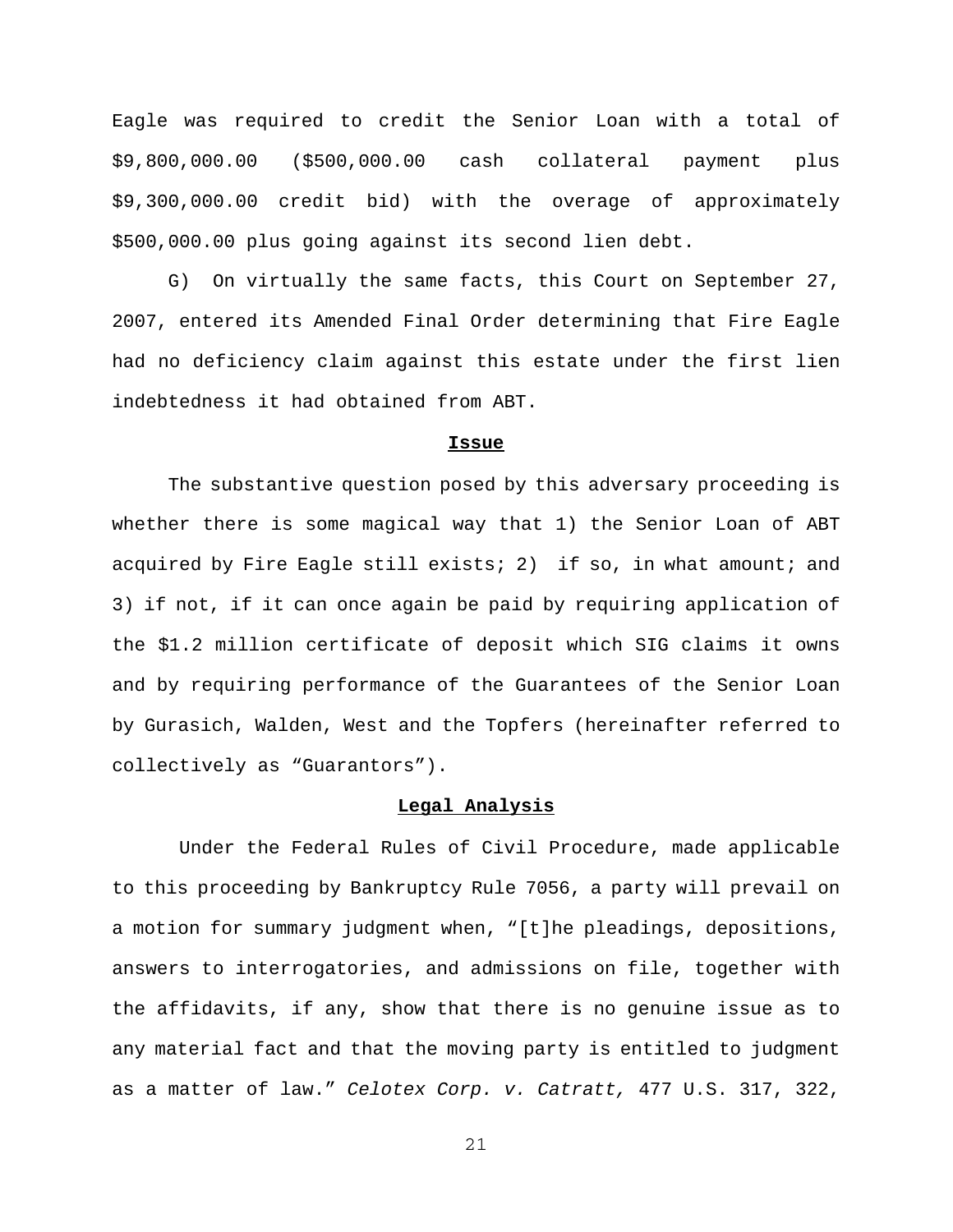106 S.Ct. 2548, 2552, 91 L.Ed. 2d 265 (1986); Fed. R. Civ. P. 56(c). In order to prevail, the movant must demonstrate all elements of the cause of action, but once that burden is established the opposing party must set forth specific facts showing there is a genuine issue for trial. *R.E.Cruise, Inc., v. Bruggeman,* 508 F.2d 415, 416 (6th Cir. 1975); *Anderson v. Liberty Lobby, Inc.,* 477 U.S. 242, 249-51, 106 S.Ct. 2505, 2511, 91 L.Ed. 2d 202 (1986). Inferences drawn from the underlying facts must be viewed in the light most favorable to the party opposing the motion. *Matushita v. Zenith Radio Corp.,* 475 U.S. 574, 586-88, 106 S.Ct. 1348, 1356, 89 L.Ed.2d 538 (1986). *See also In re Bell,* 181 B.R. 311 (Bankr. N.D. Ohio 1995). Conclusory allegations, however, will not establish an issue of fact sufficient to defeat summary judgment. *Wilson Indus., Inc. v. Aviva America, Inc.,* 185 F3d 492, 494 (5th Cir. 1999).

In cases such as this, where the parties have filed crossmotions for summary judgment, the Court must consider each motion separately, since each party, as a movant for summary judgment, bears the burden to establish the nonexistence of genuine issues of material fact, and that party's entitlement to judgment as a matter of law. Thus, the fact that both parties simultaneously argue that there is no genuine factual issues does not in itself establish that a trial is unnecessary, and the fact that one party has failed to sustain its burden under Rule 56 does not automatically entitle the opposing party to summary judgment. Wright, A. Miller, E.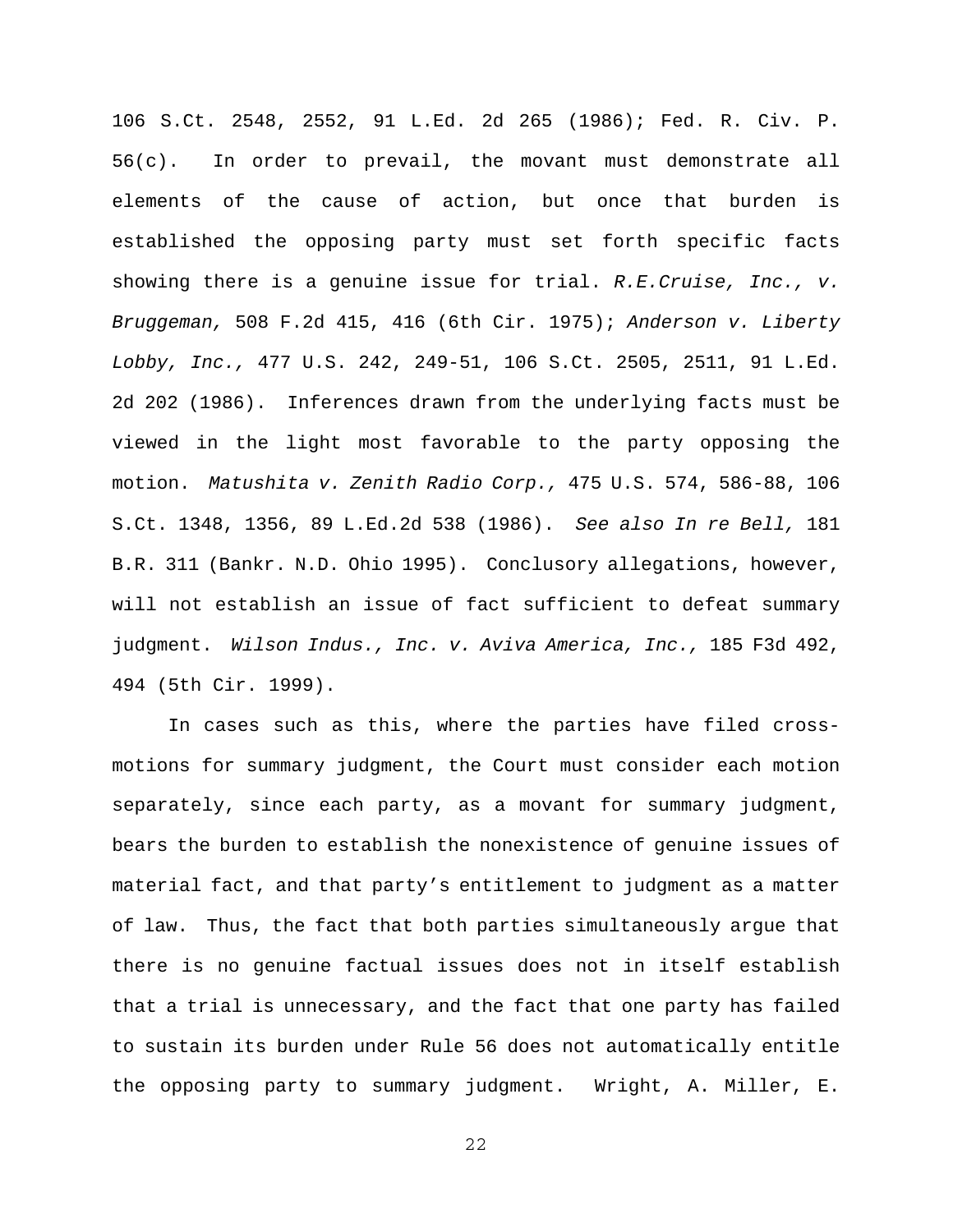Cooper, 10A Federal Practice and Procedure §2720 at 16-17 (1983). However, in the cross motion context, a lighter burden is imposed upon the party who does not face the burden of proof at trial, because it need only point to the insufficiency of the evidence to prevail on a summary judgment motion as opposed to having to establish that all the elements of its cause of action are met. *T.W. Electrical Service, Inc. v. Pacific Elec. Contractors Assoc.,* 809 F.2d 626, 630 (9th Cir. 1987) citing *Celotex Corp. v. Catratt,* 477 U.S. 317, 323 (1986).

Fire Eagle first argues in its Response to the Plaintiffs' Motion for Summary Judgment that genuine issues of material fact exist claiming Plaintiffs' relief requires a determination of the parties' intent with respect to the meaning of the transactional documents and certain Orders entered by this Court and that testimony is necessary to interpret any ambiguity. However, these writings are unambiguous. And, both Plaintiffs' and Fire Eagle's Motions for Summary Judgment actually rely on them as such. Both sides also urge that its interpretation of such documents and Orders is clear and unambiguous. The summary judgment motions therefore require only a review of the transactional documents and the Bankruptcy Court Orders and their application within the context of a bankruptcy case and more specifically a §363 sale of assets within that case. No inquiry as to the intent behind them is either required or appropriate.

## **1. Plaintiff's Contentions**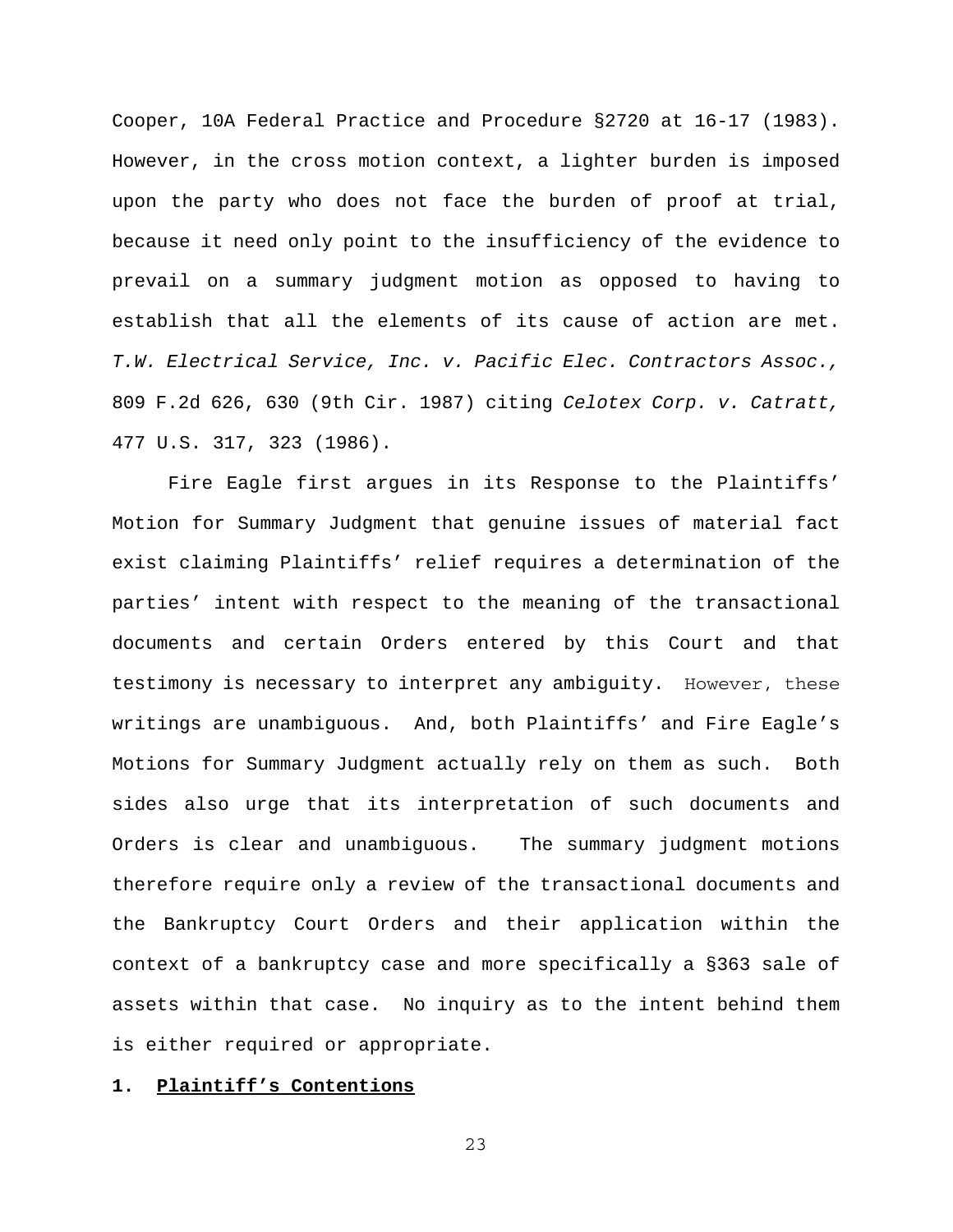Plaintiffs move for a partial summary judgment on the basis that the Senior Loan has been fully paid in full and that Fire Eagle, therefore, has no claim to the SIG CD and no claim against the Guarantors. $3$ 

### **2. Fire Eagle's Contentions**

Fire Eagle, on the other hand, in its Motion for Summary Judgment, claims that the Bankruptcy Code, specifically §363(k), as well as provisions of the Guaranty Agreements, do not allow for extinguishment of the Senior Loan because Fire Eagle's bankruptcy claim is somehow different from the Senior Loan it purchased from ABT. As such, the Senior Loan cannot be reduced, discharged or released because of any offset or any discharge that occurred in the Bankruptcy Case. Fire Eagle further urges that the September 6, 2005 First Amended Agreed Final Order Authorizing Use of Cash Collateral and the Agreed Order Approving Sale of Assets Pursuant to 11 U.S.C. §363(f) (the "Court Orders") 1) prevent extinguishment of the Guarantees as these Court Orders approved the assignment of the Senior Loan Documents and determined such to be valid and enforceable when purchased by Fire Eagle, and 2) as they are final and nonappealable, they cannon be collaterally attacked.

Fire Eagle also claims in its Motion for Summary Judgment and its Response to Plaintiffs' Motion for Summary Judgment that 1) the Guarantors are estopped (by silence) from claiming

 $^3$ Plaintiffs' Complaint also requests attorney fees based on the declaratory relief requested in its summary judgment motion as well as damages and attorneys fees for breach of contract making this a motion for partial summary judgment.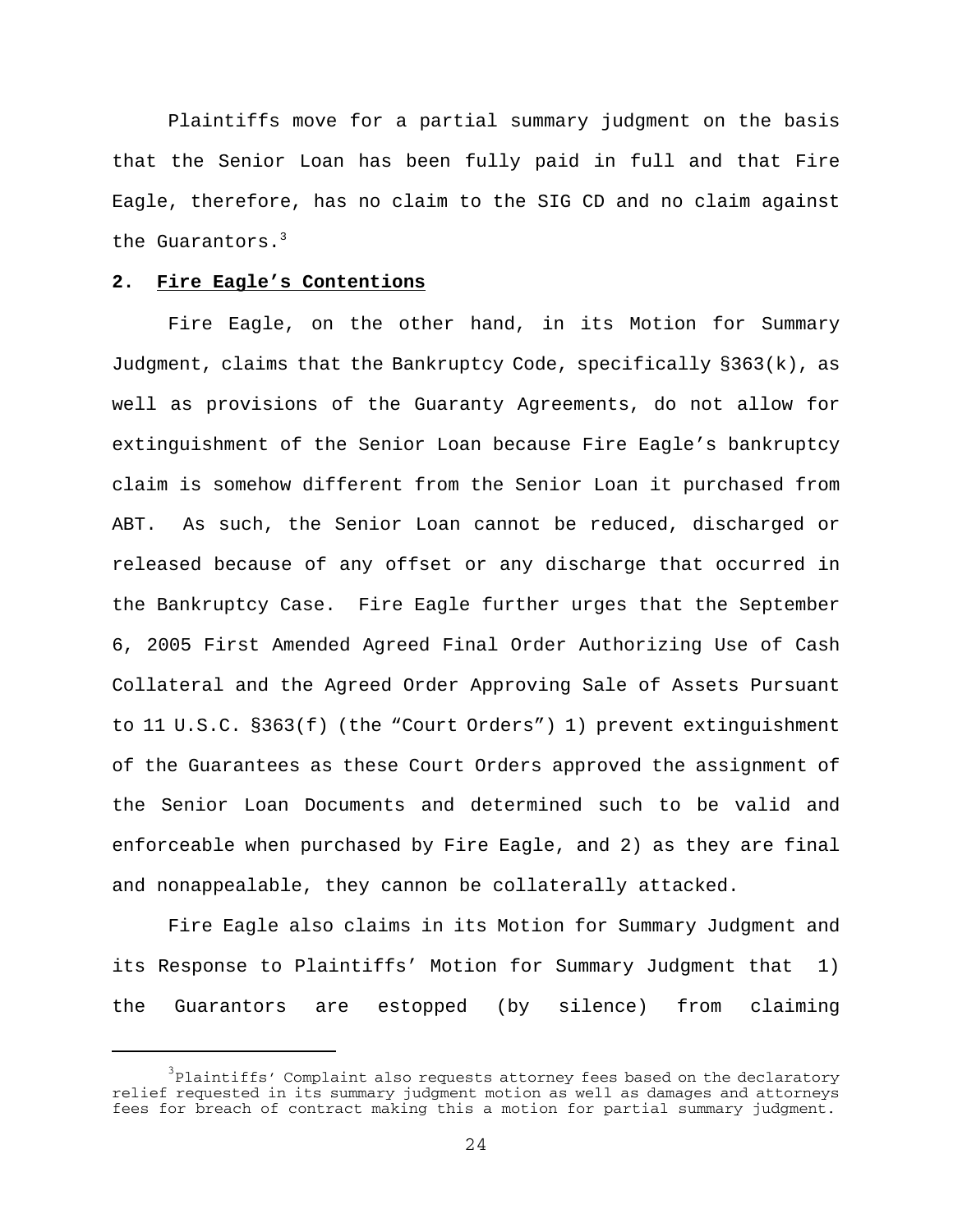extinguishment of their Guarantees because they did not notice Fire Eagle of such intention to extinguish such at the sale of the assets; 2) the Guarantors are quasi-estopped based on Fire Eagle's belief that the Guarantors agreed to pay the Guarantees and now have taken a position inconsistent with their Guaranty Agreements; 3) Fire Eagle did not intend to release the Guarantors based on the sale of assets in Bankruptcy Court and if it had known such was the intention it would not have bid; and 4) Guarantors did not provide notice of their intent to extinguish the Guarantees at the sale and such violated Fire Eagle's due process. These are conclusory allegations, statements and bare legal arguments with no facts or evidence, legal or otherwise, put in the record by Fire Eagle to support its contentions. Therefore, these claims do not establish any issues of fact sufficient to defeat summary judgment.

Fire Eagle, in its own Motion agrees that the ultimate issue revolves around the Senior Loan Documents and Court Orders and that no genuine issues of material fact exist. Additionally, no notice was required by the Guarantors as to their intentions with respect to the bidding process just as there was no notice required by Fire Eagle with respect to its bid. Further, the Guarantors did not directly participate in the bidding. Fire Eagle's competition in bidding was a legal entity formed by some, but not all, of the Guarantors for the purpose of buying the estate property that was being sold. And, one did not have to be Houdini to understand why this happened. In any event, either side's intention is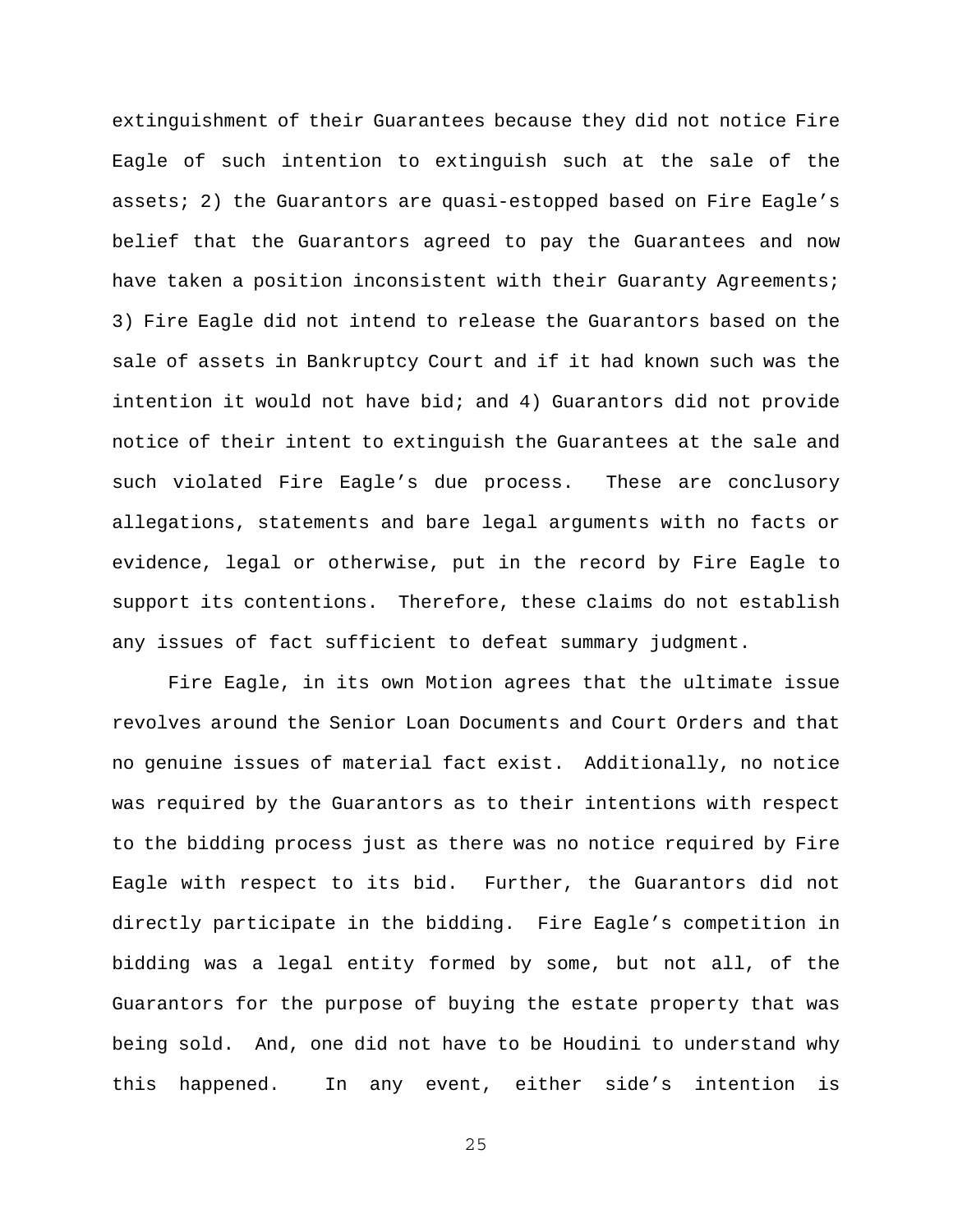irrelevant.

## **3. Court's Substantive Conclusions**

Fire Eagle takes the position that the Guaranty Agreements, the Senior Loan Documents, the Court Orders and the Bankruptcy Code actually result in summary judgment in favor of Fire Eagle. Fire Eagle appears to be confused regarding the meaning of a  $\S 363(k)$ sale. 11 U.S.C. §363(k) states:

At a sale under subsection (b) of this section of property that is subject to a lien that secures an allowed claim, unless the court for cause orders otherwise, the holder of such claim may bid at such sale, and, if the holder of such claim purchases such property, such holder may offset such claim against the purchase price of such property.

11 U.S.C. §363(k)

Fire Eagle urges that the debt was not paid but that only Fire Eagle's "bankruptcy" claim was reduced–and only as to the Debtor. Fire Eagle argues that the clear reading of the statute–"such holder may offset such claim" supports its position. Since the third party Guarantors were not involved in this application of offset, the credit bid does not reduce the actual debt, but merely reduces the claim. This makes no sense. And, Fire Eagle cites no precedent for its position. No where does §363(k) indicate that an offset under that section does not reduce the debt. Fire Eagle purchased the assets by bidding a  $$9.3$  million offset<sup>4</sup> against the

 $^{4}$ It should be remembered at this point that the immediately preceding bid by the insider controlled third party entity was for \$9,200,000.00 cash. Fire Eagle, therefore, chose the property at a \$9,300,000.00 bid against its debt over \$9,200,000.00 cash, which would have clearly paid in full the Senior Loan it held as well. Fire Eagle seeks to have its cake, while also eating it. The law does not so provide.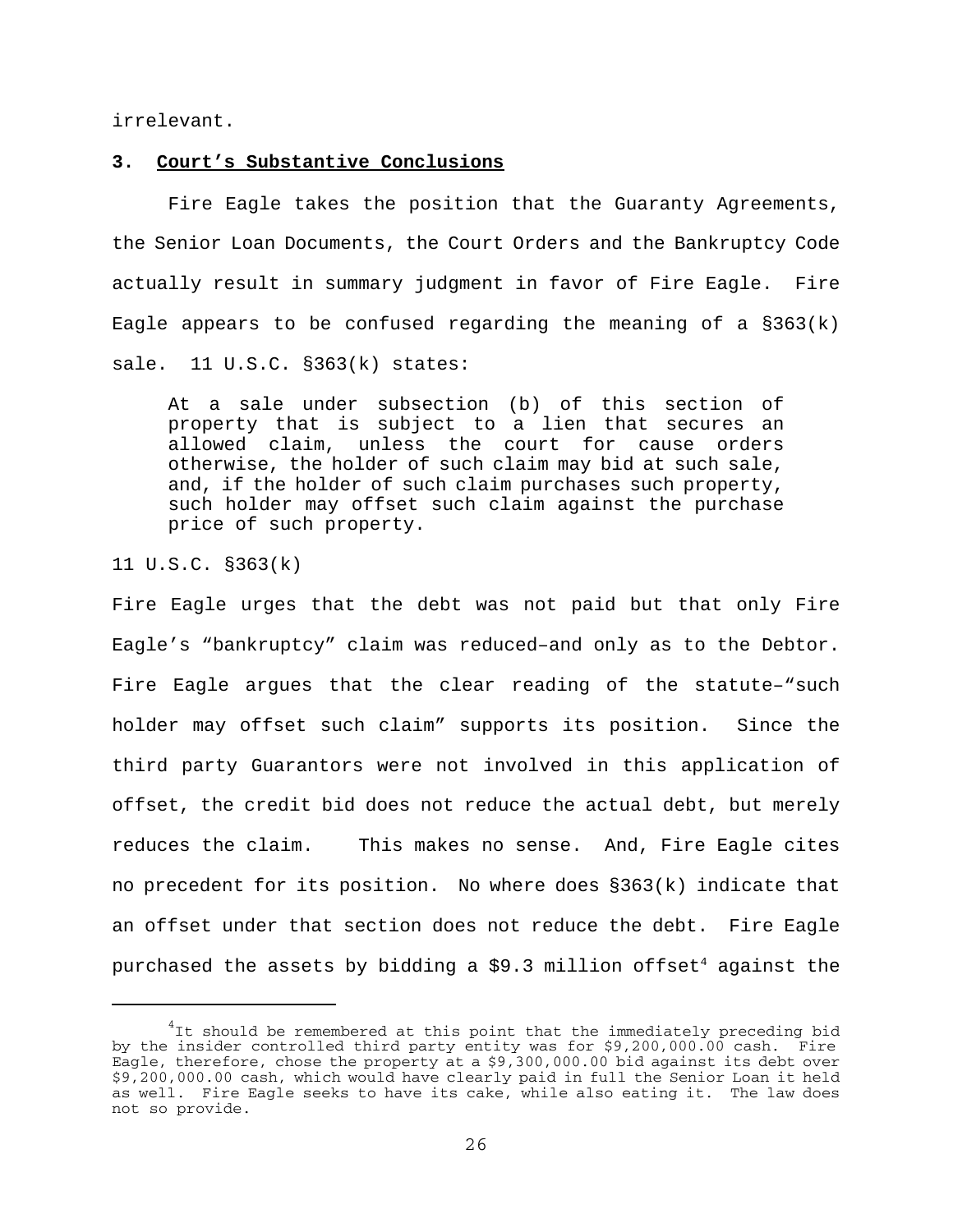claim it held: first, the Senior Loan, and second, the debt it held as the Junior Lender. Fire Eagle's claim is also its debt. "Debt" is defined as liability on a claim. 11 U.S.C. §101(12). "Claim" means "right to payment, whether or not such right is reduced to judgment, liquidated, unliquidated, fixed, contingent, matured, unmatured, disputed, undisputed, legal, equitable, secured or unsecured." 11 U.S.C. §101(5(A). Payment against the claim necessarily reduces the debt. It cannot reduce one and not the other. This is the bankruptcy court; not fantasy land.

Fire Eagle's purchase of the SDG assets by credit bid of \$9.3 million is the equivalent of a cash purchase. *Lexington Coal Co., LLC v. Miller, Buckfire, Lewis Ying & Co., LLC (In re HNRC Dissolution Co.),* 340 B.R. 818, 824-25 (Bankr. E.D. Ky. 2006); *see also McClure v. Casa Claire Apartments, Ltd.,* 560 S.W.2d 457, 461 (Tex. Civ. App.–Beaumont 1977 no writ). The *Lexington Coal* court stated:

"[c]learly 11 USC §363(k) treats credit bids as a method of payment–the same as if the secured creditor has paid cash and then immediately reclaimed that cash in payment of the secured debt. In this case, the credit bid was consistently treated as payment."

340 B.R. at 824-25. Fire Eagle credit bid the full amount of the Senior Loan and then some. *See In re Whittemore,* 37 B.R. 93, 94 (Bankr. D. Ore. 1984)(holding proceeds from sale of debtor's property should be applied toward liens in order of their priority); *Union Central Life Ins. Co. v. Austin,* 52 S.W.2d 536, 538-39 (Tex. Civ. App.–El Paso writ ref'd)(holding \$759.47 payment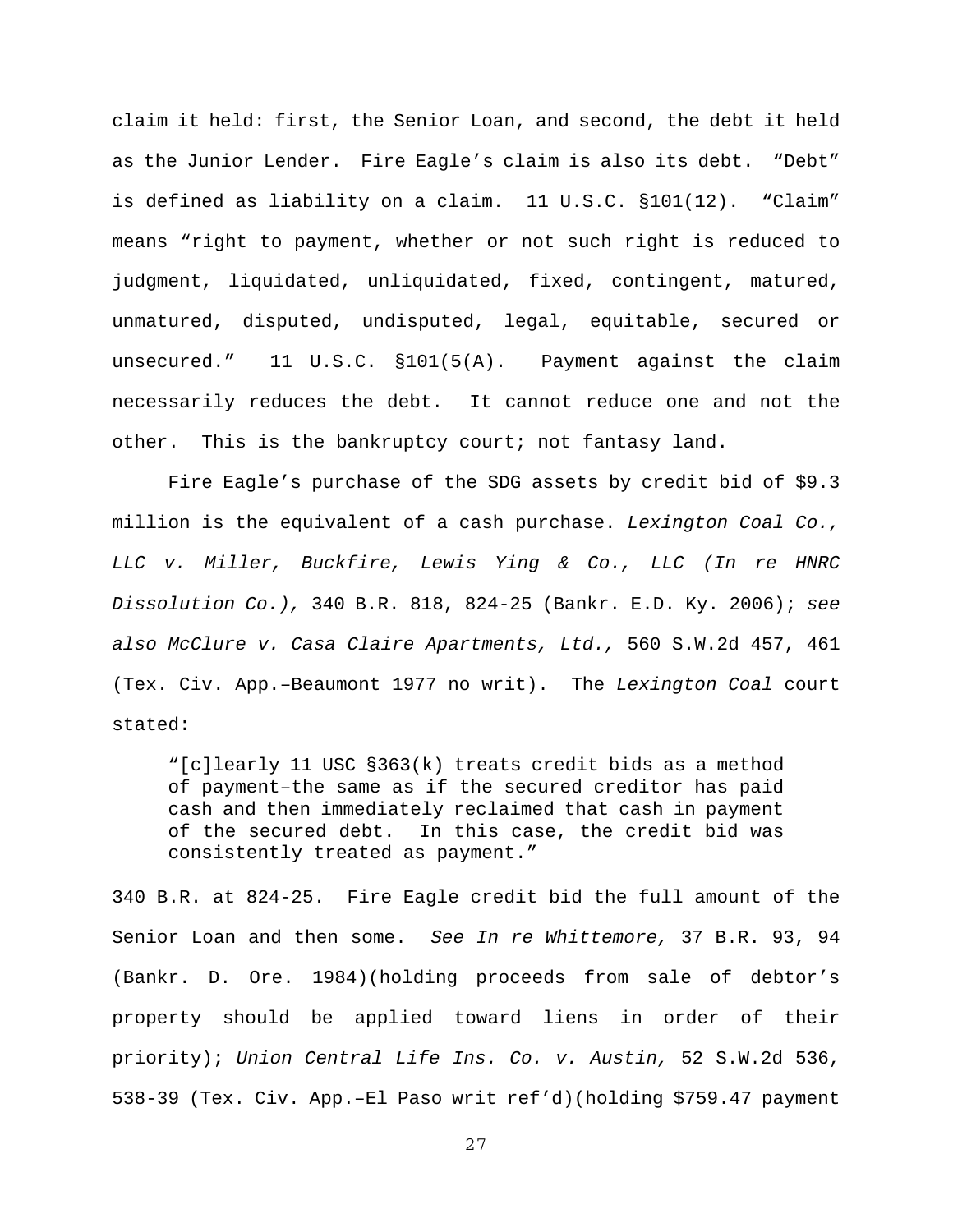on \$4,000.00 note given as renewal of two notes was properly applied toward senior secured note); *Marshall v. G.A. Stowers Furniture Co.,* 167 S.W. 230, 231 (Tex. Civ. App. –San Antonio 1914, no writ)(holding debt payments should be applied to senior mortgage).

Fire Eagle claims these state foreclosure cases don't apply in a §363(k) bid context alleging that a bankruptcy sale in which the creditor bids against his debt to purchase the property secured by that debt is somehow different from that same event when it occurs in a foreclosure on the courthouse steps under state law. However, Fire Eagle cannot, and does not, tell us what that difference is. Perhaps that is because there is no difference. In both situations the "credit bid" is required to be applied against the debt. And, to the extent the debt is reduced in the process, so is any outstanding liability on such debt. One cannot waive payment as a defense, and a credit bid by the secured lender, whether in the context of state law foreclosure or of a  $\S 363(k)$  bid, is payment on the debt. It can, in fact, be nothing else.

A lender's full credit bid will prevent pursuit of additional collateral. *Bank of America v. Quackenbush,* 56 Cal. App. 4th 1167 (Court of Appeal,  $4<sup>th</sup>$  Dist. Div. 3 1997)(Lender's full credit bid at nonjudicial foreclosure sale conclusively establishes value of the property, extinguishes lien, and precludes lender from pursuing any other remedy based on diminution of value in property); *Oklahoma P.A.C. First Limited Partnership v. Metropolitan Mortgage*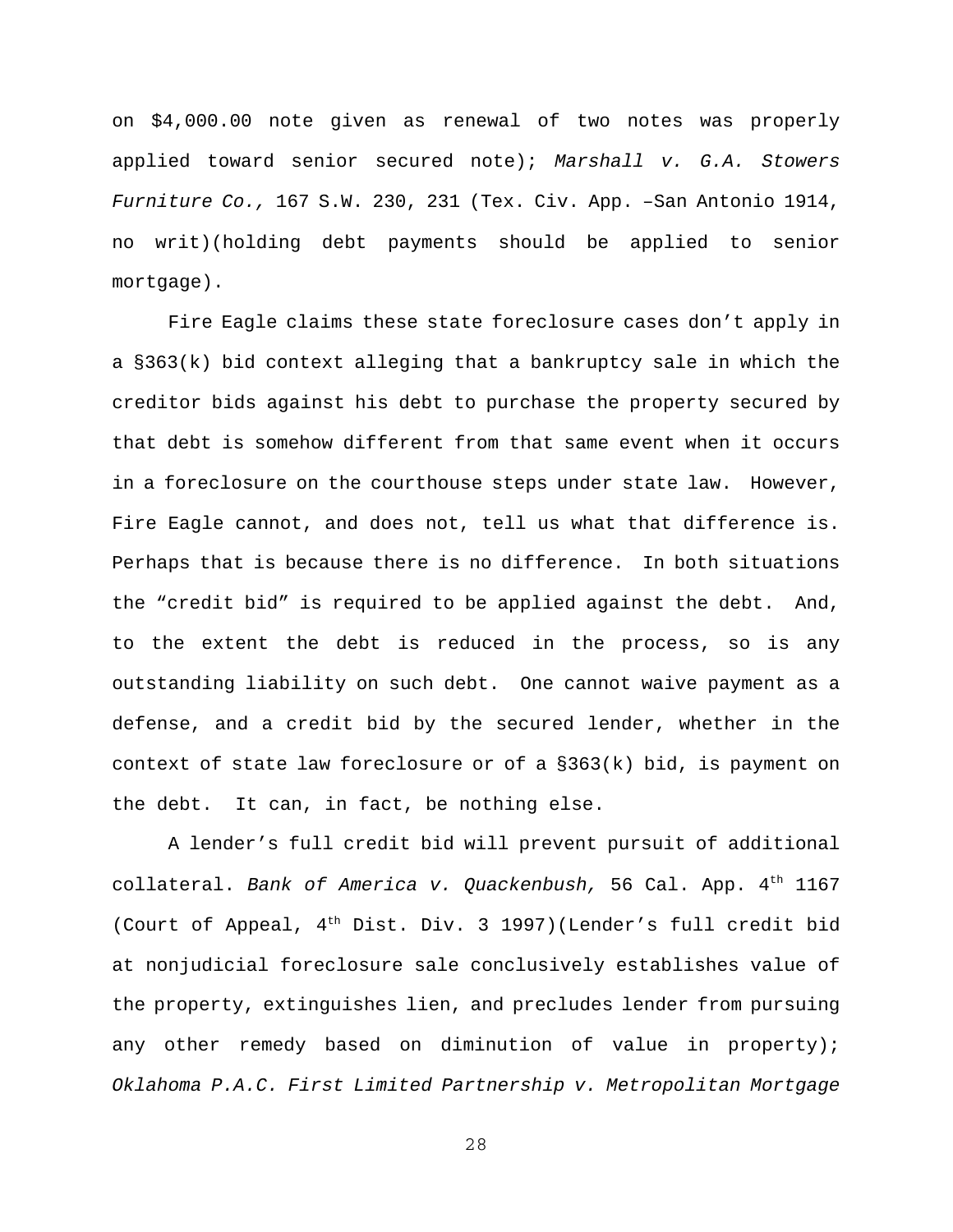*& Securities Co., Inc., (In re Oklahoma P.A.C. First Limited Partnership),* 168 B.R. 212 (Bankr. D. Ariz. 1993)(deed of trust holders who credit bid full amount of indebtedness then due and owing on promissory notes and deeds of trust had to be regarded as "paid in full" and could not recover from additional property securing deed of trust loans).

Fire Eagle further relies on Section 1.5 of the Guaranty Agreements, which provides that the Senior Loan is not "reduced, discharged or released because or by reason of any existing or future offset, claim or defense of Borrower or any other party..."

"Setoff is the doctrine of bringing into the presence of each of the obligations of A to B and B to A, and by the judicial action of the court making each obligation extinguish the other.'" *Bellair, Inc., v. Availl of Texas, Inc.,* 819 S.W. 2d 895, 899 (Tex. App.–Dallas 1991, writ denied)(quoting *Nalle v. Harrell,* 12 S.W.2d 550, 551 (Tex. 1939). The aim of an offset or setoff is to adjust the indebtedness between the parties. *Id.* The doctrine allows parties that owe each other money to apply their debts to each other, and applies where there are mutual debts arising from different transactions. *See Sommers v. Concepcion,* 20 S.w.3d 27, 35 (Tex. App.–Houston [14th Dist.] 2000, pet. denied). Here, there is no debt to offset or reduce between Fire Eagle and the Guarantors. Fire Eagle was paid its Senior Loan when it credit bid in full to buy the property secured thereby. Clearly, payment on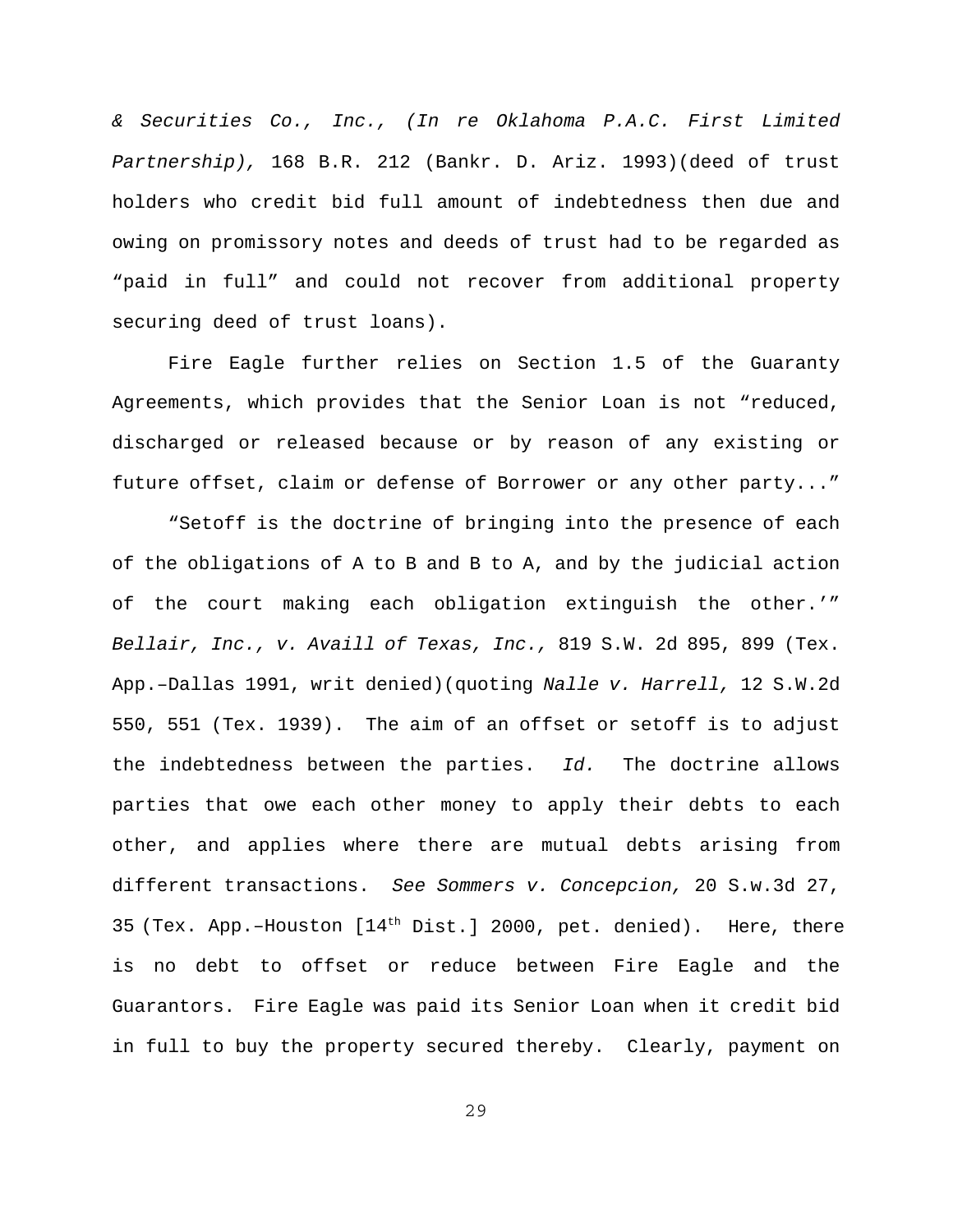a debt reduces the liability of a guarantor of that debt.

Fire Eagle also relies on the Guaranty Agreements Section 1.10 which provides that a "discharge" in bankruptcy will not release the Guarantors of their obligations. A discharge is simply a release of a debtor's personal liability for the debt; it does not erase the debt itself. *See Mahoney v. Washington Mutual Card Services, Inc. (In re Mahoney),* 368 B.R. 579, 584 (Bankr. W.D. Tex. 2007)("Bankruptcy does not erase debt; the discharge is only an injunction against attempts to collect the debt as personal liability of the debtor."); *In re Craig,* 325 B.R. 804, 806 (Bankr. N.D. Iowa 2005)(recognizing that discharge does not extinguish the debt itself, but merely releases the debtor from personal liability). A discharge in bankruptcy is neither a payment nor an extinguishment of a debt. *See Hageman/Fritz Byrne, Head & Harrison, L.L.P. v. Luth,* 150 S.W. 3d 617, 625 (Tex. App.-Austin 2004, no pet.). Here, the Senior Loan was not discharged in the bankruptcy case. No discharge has been entered; nor will one be. See 11 U.S.C. §727(a)(1). The Senior Loan was paid when Fire Eagle credit bid more than the amount that was owed thereon.

Fire Eagle's basic argument is that the Guaranty Agreements provide that bankruptcy will have no effect on the Guarantees.

1.10 Effect of Bankruptcy. ..."It is the intention of Borrower and Guarantor that Guarantor's obligations hereunder shall not be discharged except by Guarantor's performance of such obligations and then only to the extent of such performance."

(Emphasis added). This provision is irrelevant to the issue at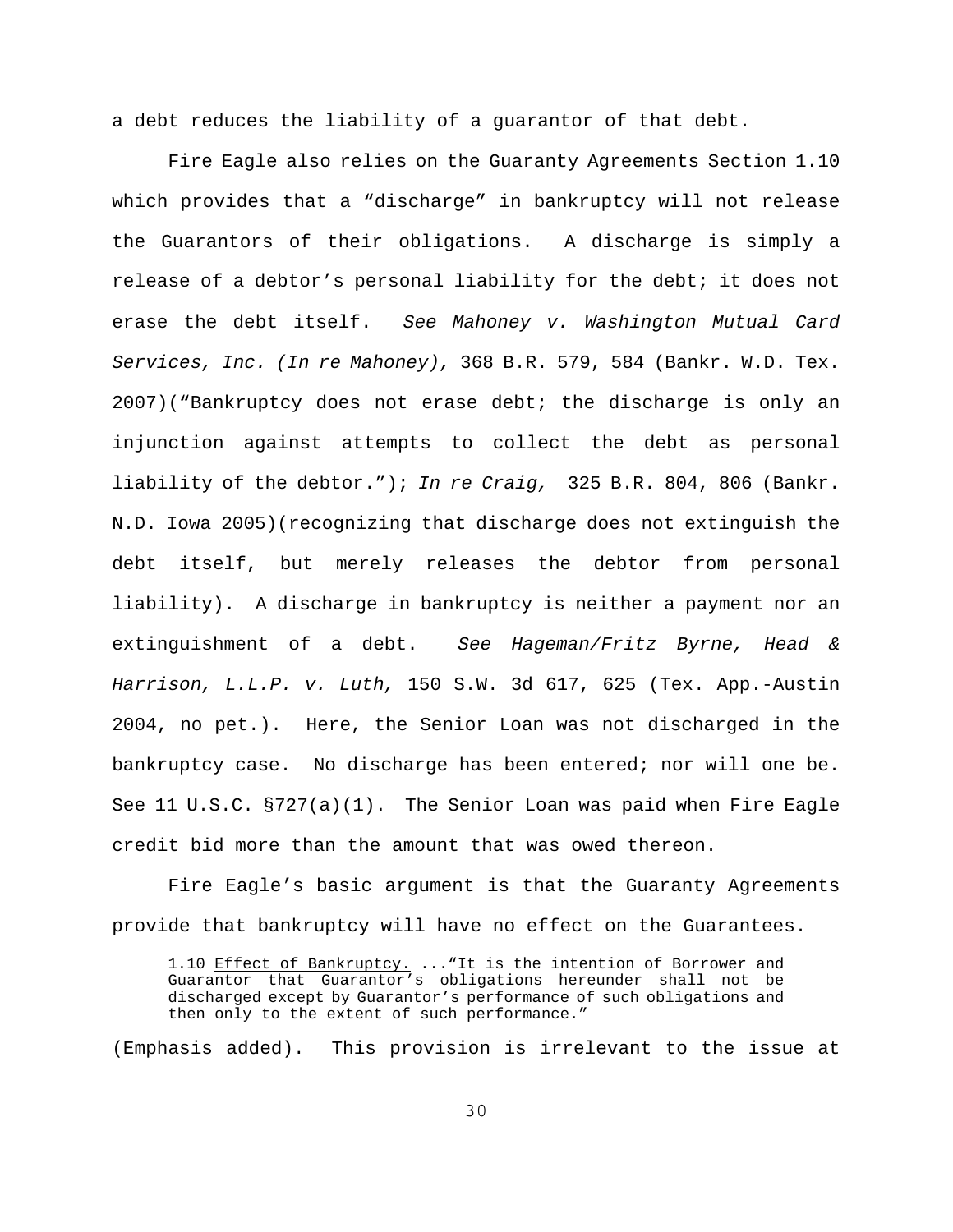hand. The Senior Loan was not "discharged"; it was "PAID".

Furthermore, Fire Eagle fails to cite to Section 2.13 of the Guaranty Agreements which state:

2.13 Other Actions Taken or Omitted. Any other action taken or omitted to be taken with respect to the Loan Documents, the Guaranteed Debt, or the security and collateral therefore, whether or not such action or omission prejudices Guarantor or increases the likelihood that Guarantor will be required to pay the Guaranteed Debt pursuant to the terms hereof, it is the unambiguous and unequivocal intention of Guarantor that Guarantor shall be obligated to pay the Guaranteed Debt when due, notwithstanding any occurrence, circumstance, event, action, or omission whatsoever whether contemplated or uncontemplated, and whether or not otherwise or particularly described herein, which obligation shall be deemed satisfied only upon full and final payment and satisfaction of the Guaranteed Debt.

(Emphasis Added.) The "Guaranteed Debt" as defined in the Guaranty Agreement was fully satisfied by full and final payment thanks to Fire Eagle's \$9.3 million credit bid. Fire Eagle could have accepted the opposing party's bid for \$9.2 million cash. If Fire Eagle had received cash, the "Guaranteed Debt" would have been paid. Fire Eagle would not have retained the right to a double recovery against the Guarantors and the SIG CD. Fire Eagle chose instead to credit bid the Senior Loan debt in full. The result vis-a-vis the Guarantors and the SIG CD is the same in either event.

Fire Eagle also relies on the September 6, 2005 First Amended Agreed Final Order Authorizing Use of Cash Collateral ("Cash Collateral Order") claiming that such order indicated that the Guaranty Agreements are "genuine, valid, existing and legally enforceable." The Cash Collateral Order merely held that the related loan documents were valid and enforceable. It did not hold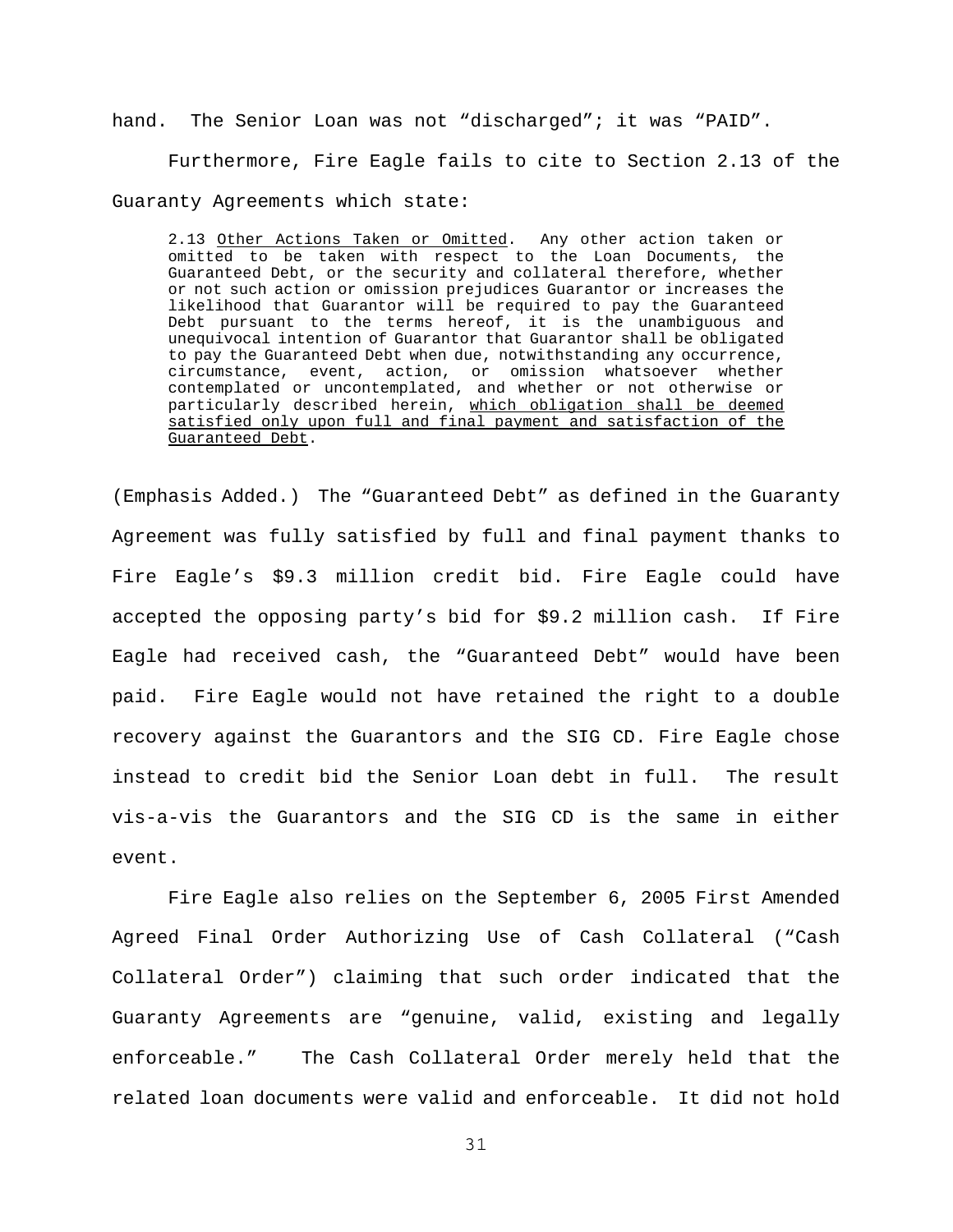that once the Senior Loan was paid in full, that its holder could still collect on the Guarantees or against the SIG CD. It is fairly basic law that one is only entitled to be paid its indebtedness "ONCE". Fire Eagle also relies on the Agreed Order Approving Sale of Assets Pursuant to 11 U.S.C. §363(f) (the "Sale Order") claiming the sale assets included the Guarantees. There is no doubt that the Sale Order included the sale of the Guarantees. But the Sale Order does not control the effectiveness or enforceability of those Guarantees in the face of payment of the underlying debt. Once the "Guaranteed Debt" was paid in full, the Guarantees were extinguished.

Fire Eagle attempts to argue that these Court Orders were final and nonappealable, and therefore no modification can be asserted by Plaintiffs. Fire Eagle fails to understand that the Orders merely approved the transfer of the Guarantees and acknowledged they were valid and enforceable documents as written. The Court Orders did not guaranty the enforcement or nonenforcement of the Guarantees even when the underlying debt is paid. The Guarantees are the operative documents that control the actions between Fire Eagle and the Guarantors. When the Senior Loan was paid, the guarantee liability was EXTINGUISHED.

Payment is the satisfaction of an obligation in whole or in part by "the actual constructive delivery of money or its equivalent, by the obligor or someone for him to the obligee for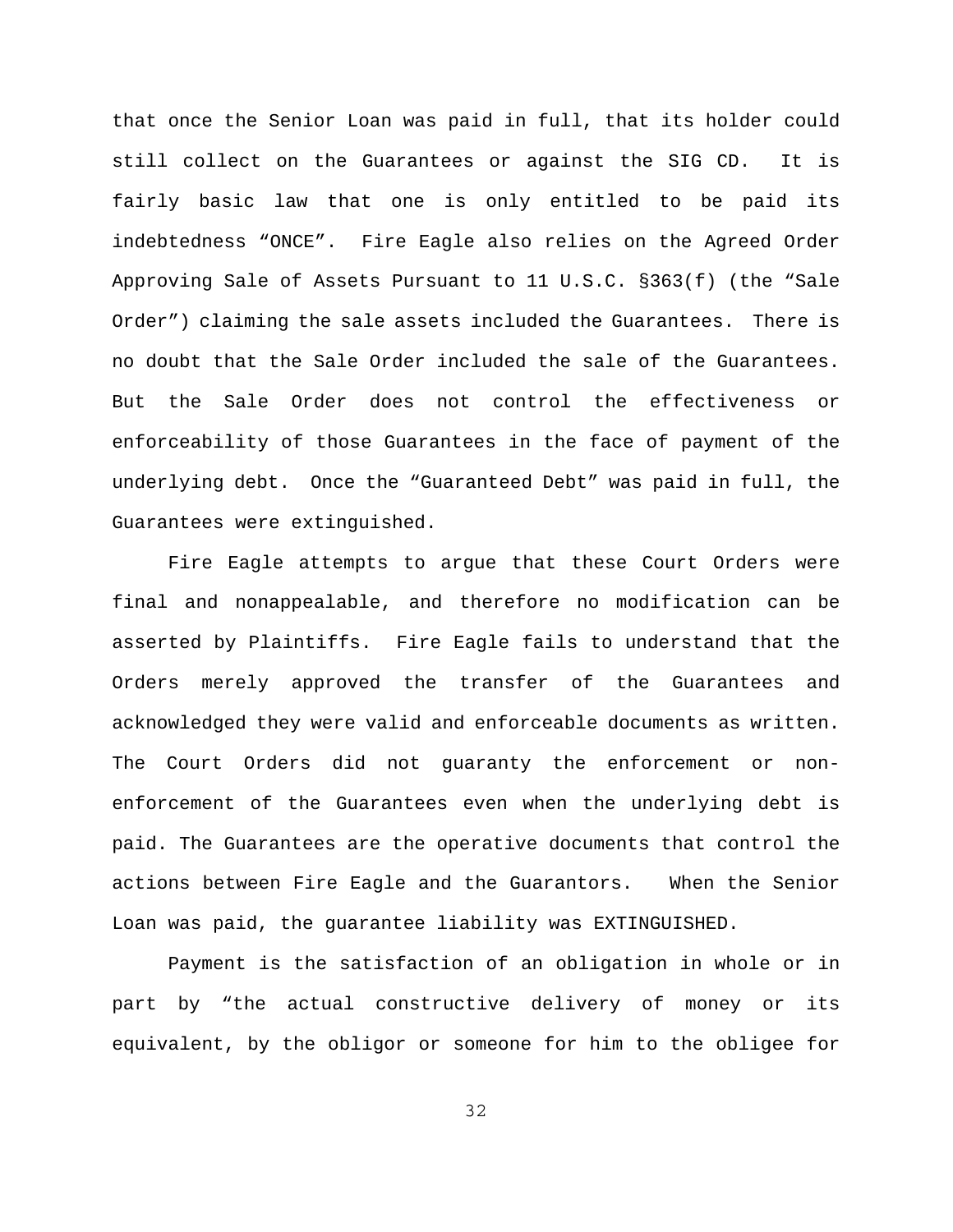the purpose of extinguishing the obligation in whole or in part and the acceptance as such by the obligee." *Gillman v. Phillips Petroleum Co.,* 601 S.W. 2d 513, 515 (Tex. App.–Amarillo 1980, no writ)(citing 60 AM. JR.2d *Payments* §1(1972). By its credit bid, Fire Eagle paid the Senior Loan in full. The Court does not know how to say it any other way.

Once a debt has been paid, property pledged to secure the indebtedness must be returned to the pledgor. *See Cecil v. Wise,* 109 S.W. 2d 214, 216 (Tex. Civ. App.–Eastland 1937, writ ref'd)(holding that where sale of property by bankruptcy trustee fully paid indebtedness secured by pledgor's notes, pledgor was entitled to return of notes.); *Vaughn v. Central State Bank,* 27 S.W.2d 1112, 1114 (Tex. Civ. App.–Dallas 1930, no writ)("When however the principal debt has been paid or property tender made, the property (the pledge) is discharged of the incumbrance [sic], and the pledgor or his assignee is entitled to the return of the property pledged, or to retain the same if already in his possession.")(quoting 21 C.J 680 §41). Consistent with this legal principle, the SIG Assignment provides that the CD shall be released to SIG once the Senior Loan has been paid. Because Fire Eagle's \$9.3 million credit bid satisfied the underlying debt secured by the SIG CD, Fire Eagle does not have a valid claim to the SIG CD.

Fire Eagle is also unable to recover against the Guarantors.